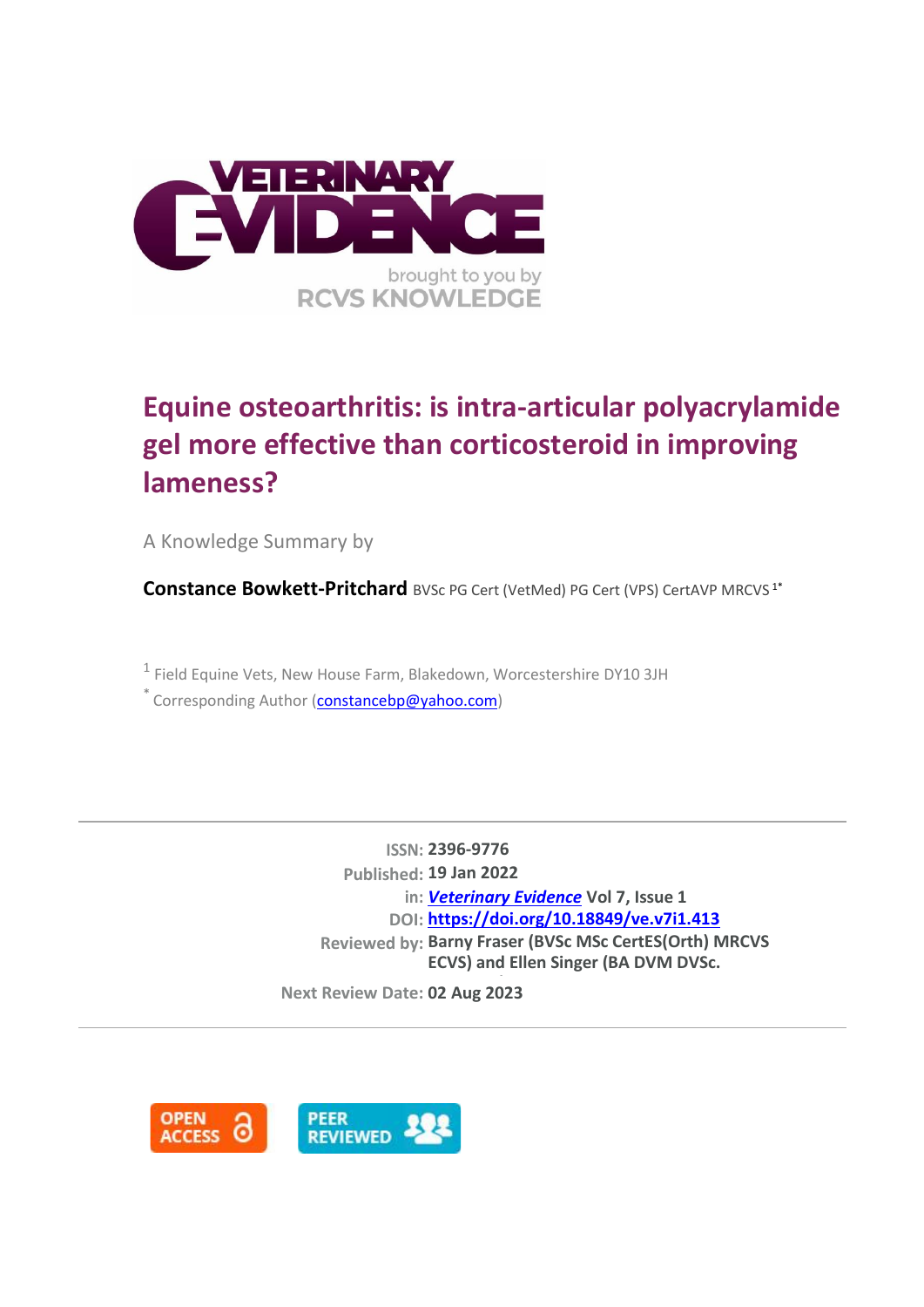# **KNOWLEDGE SUMMARY**

#### **PICO question**

In horses with naturally occurring osteoarthritis, is treatment with intra-articular polyacrylamide gel more likely to reduce the severity of clinical signs associated with lameness when compared to treatment with intra-articular corticosteroid?

#### **Clinical bottom line**

**Category of research question**

Treatment

#### **The number and type of study designs reviewed**

Twelve studies; four case series, three uncontrolled prospective studies, one non-blinded, non-randomised control trial, one non-blinded randomised control trial, two systematic reviews and one systematic review and meta-analysis

#### **Strength of evidence**

Weak

#### **Outcomes reported**

Studies examined: Clinical signs relating to lameness after use of corticosteroid or polyacrylamide gel to treat osteoarthritis; improvement in lameness and treatment success (including return to work in some papers)

#### **Conclusion**

It is not possible to recommend one treatment over the other given the absence of studies which provide direct comparison. This highlights the need for further controlled and comparative studies

#### [How to apply this evidence in practice](https://learn.rcvsknowledge.org/mod/book/view.php?id=50)

The application of evidence into practice should take into account multiple factors, not limited to: individual clinical expertise, patient's circumstances and owners' values, country, location or clinic where you work, the individual case in front of you, the availability of therapies and resources.

Knowledge Summaries are a resource to help reinforce or inform decision making. They do not override the responsibility or judgement of the practitioner to do what is best for the animal in their care.

#### **The evidence**

There are no studies that directly compare intra-articular corticosteroid (CS) with polyacrylamide gel (PAAG) to treat equine osteoarthritis (OA). Therefore, studies that investigated either of the two treatments to manage naturally-occurring OA were examined. Twelve studies were identified, six investigating CS and six investigating PAAG. The evidence was generally of low quality, comprising largely of non-controlled studies. There were four case series, three uncontrolled prospective studies, one non-blinded, non-randomised control trial, one non-blinded randomised control trial, two systematic reviews, and one systematic review and metaanalysis. Both controlled trials investigated CS treatment although one was poorly designed and did not use numerical or statistical data to support its conclusions. Three case series reported use of CS and were of poor quality with variable treatment regimens used and subjective outcomes measured. A further case series reported intra-articular PAAG and was limited by subjective assessment, a small population, and lack of detail

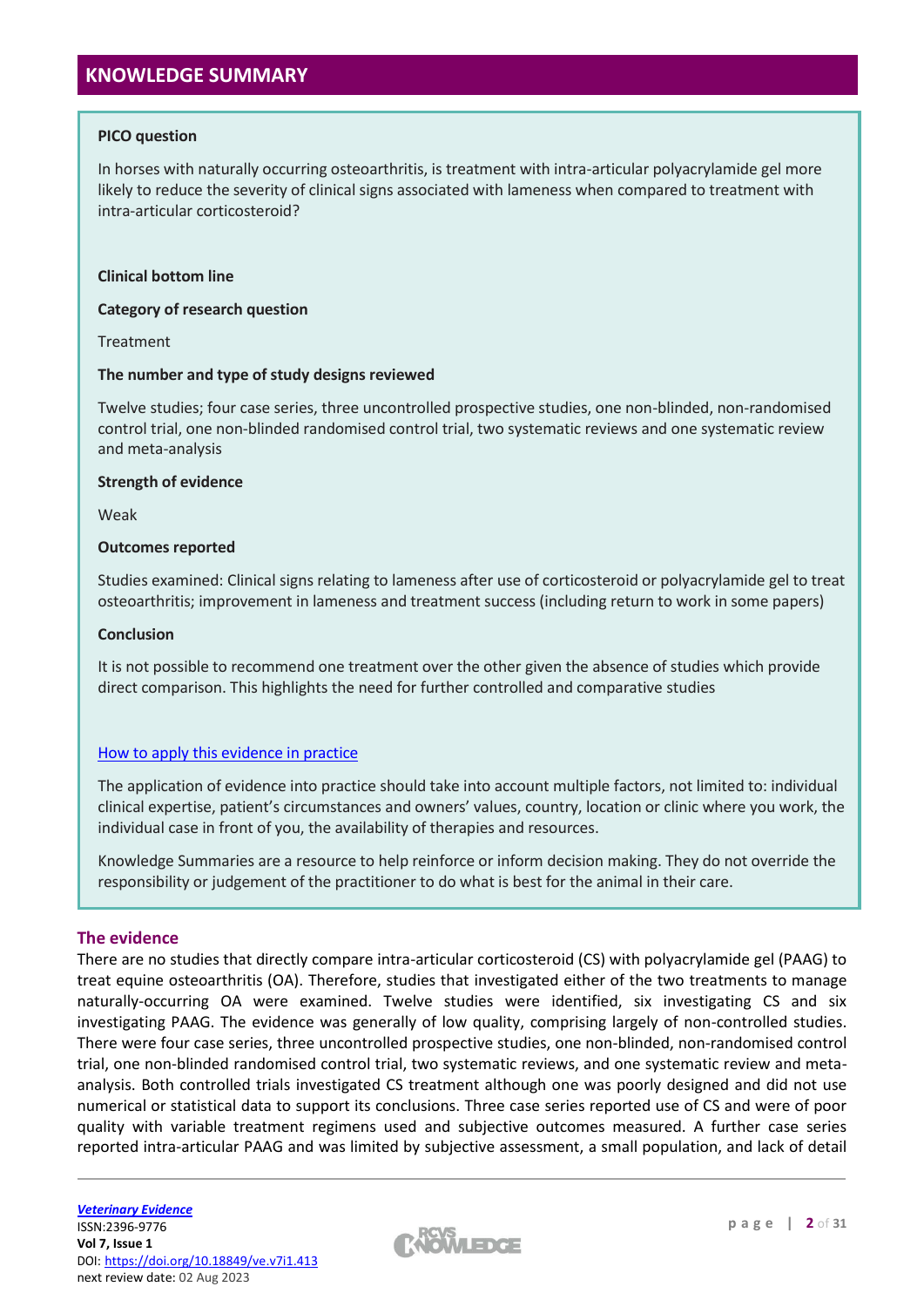regarding previous therapeutic agents administered to the cases. Both systematic reviews (one CS and one PAAG) were limited by the lack of controlled trials. The systematic review and meta-analysis (PAAG), whilst using a thorough literature search, was also restricted by the lack of controlled trials and the heterogeneity of reported studies limited the statistical analysis that could be performed.

## **Summary of the evidence**

| <b>Population:</b>           | Signalment:<br>Age: 3.6 ±4 years (range 1.5-10 years).<br>Sex: 12 stallions, nine mares, and seven geldings.<br>Diagnoses based on history, clinical signs, arthrographs, synovial fluid<br>analysis, a synovial membrane specimen, and bacteriology. Cattle were<br>also studied but are not discussed here as this is outside the scope of<br>the Knowledge Summary.                                                                                                                                                                                                                                                                                                                                                                                                                                                                                                                                                                                                                                                                                                                                                                                                                                                                                                                                                                                                                                                                                                 |
|------------------------------|------------------------------------------------------------------------------------------------------------------------------------------------------------------------------------------------------------------------------------------------------------------------------------------------------------------------------------------------------------------------------------------------------------------------------------------------------------------------------------------------------------------------------------------------------------------------------------------------------------------------------------------------------------------------------------------------------------------------------------------------------------------------------------------------------------------------------------------------------------------------------------------------------------------------------------------------------------------------------------------------------------------------------------------------------------------------------------------------------------------------------------------------------------------------------------------------------------------------------------------------------------------------------------------------------------------------------------------------------------------------------------------------------------------------------------------------------------------------|
| Sample size:                 | 28 horses (45 joints) including 22 horses diagnosed with OA.<br>Other pathologies included were:<br>Osteochondritis dissecans ( $n = 1$ ).<br>$\bullet$<br>Traumatic arthritis ( $n = 6$ ).<br>Synovial effusion of the tarsocrural joint ( $n = 12$ ).<br>Synovitis ( $n = 4$ ) (presumably not related to the tarsocrural<br>joint).<br>Tenosynovitis ( $n = 2$ ).<br>Bursitis ( $n = 2$ ).                                                                                                                                                                                                                                                                                                                                                                                                                                                                                                                                                                                                                                                                                                                                                                                                                                                                                                                                                                                                                                                                          |
| <b>Intervention details:</b> | No systemic adrenocorticotrophic hormones, adrenocortical<br>$\bullet$<br>steroids or their synthetic analogues were administered prior<br>to or during the course of intra-articular injections.<br>Blood serum samples taken by jugular venipuncture for<br>detection of alkaline phosphatase activity and serum sugar<br>values (total reducing agents) immediately prior to intra-<br>articular injection. Sugar values are not defined further by the<br>authors.<br>Synovial fluid obtained by arthrocentesis from radiocarpal,<br>intercarpal, metacarpophalangeal, metatarsophalangeal,<br>tarsocrural, femoropatellar, and scapulohumeral joints. In some<br>instances, synovial fluid was also collected from the same joint<br>in the opposite limb.<br>Using the arthrocentesis needle, horses were injected with<br>varying amounts (80-200 mg) of $6\alpha$ methylprednisolone<br>acetate (40 mg/cc) (Depo-Medrol®, the Upjohn Co., Kalamazoo,<br>MI, USA).<br>A single injection was made into 36 joints of 20 horses.<br>A second intra-articular injection was made into eight<br>tarsocrural joints of eight horses 46±14 days after the first<br>injection:<br>Five with chronic tarsal synovial effusion, two with<br>$\circ$<br>traumatic arthritis, one with osteochondritis dissecans.<br>A third intra-articular injection was made into the tarsocrural<br>joint of one horse (with synovial effusion) 60 days after the<br>second injection. |
|                              |                                                                                                                                                                                                                                                                                                                                                                                                                                                                                                                                                                                                                                                                                                                                                                                                                                                                                                                                                                                                                                                                                                                                                                                                                                                                                                                                                                                                                                                                        |

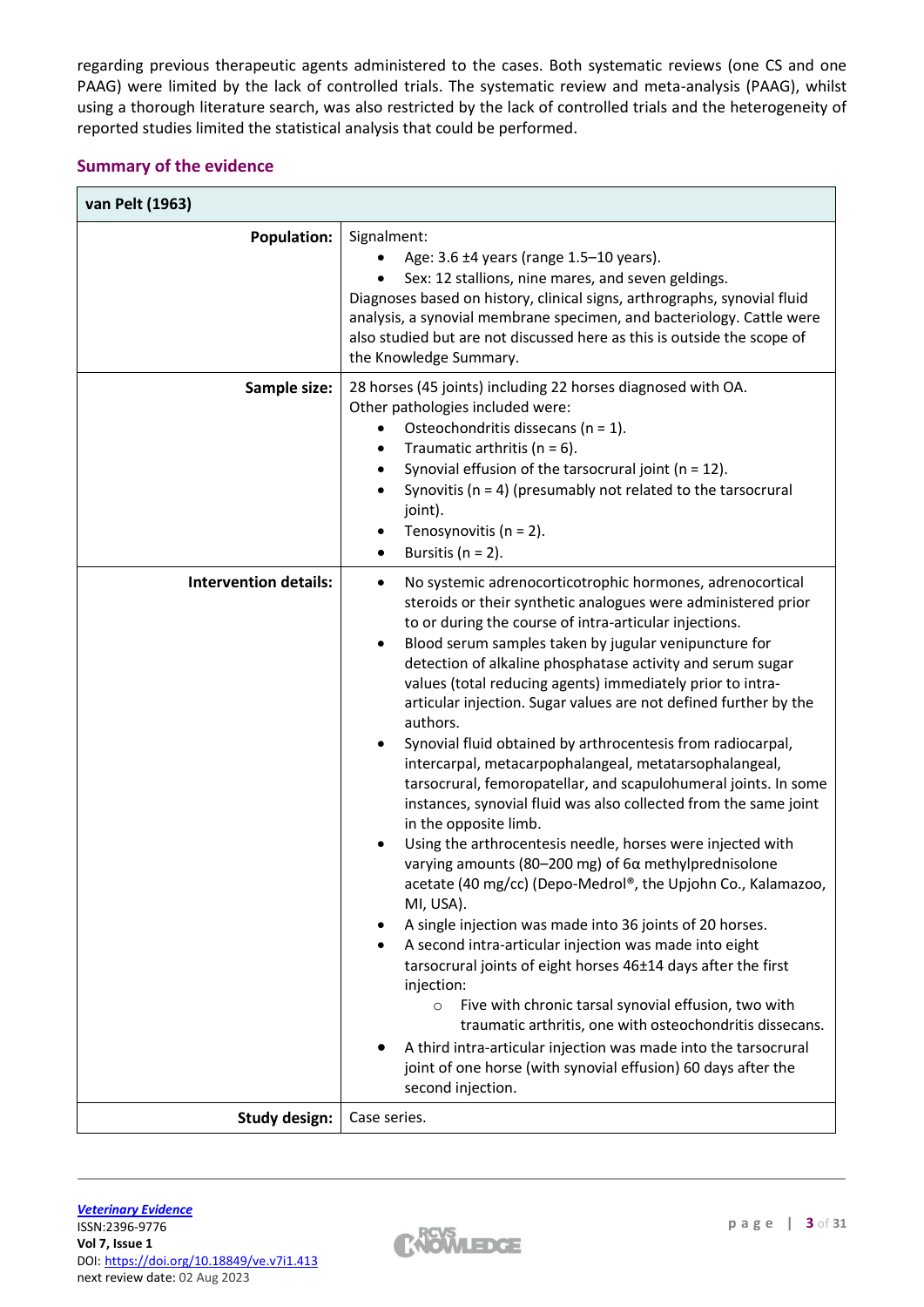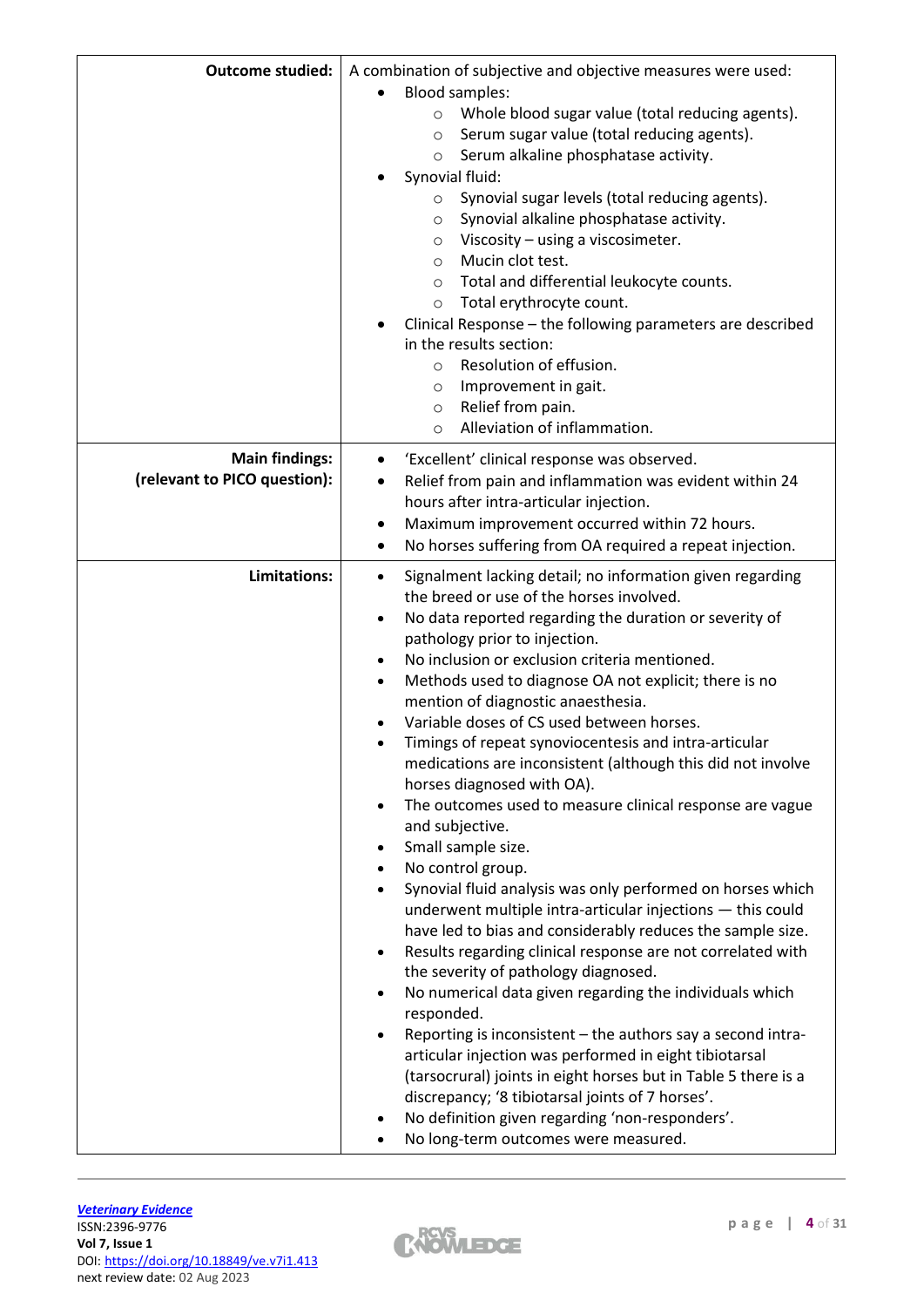| van Pelt (1970)              |                                                                                                                                                                                                                                                                                                                                                                                                                                                                                                                                                                                                                                                                                                     |
|------------------------------|-----------------------------------------------------------------------------------------------------------------------------------------------------------------------------------------------------------------------------------------------------------------------------------------------------------------------------------------------------------------------------------------------------------------------------------------------------------------------------------------------------------------------------------------------------------------------------------------------------------------------------------------------------------------------------------------------------|
| <b>Population:</b>           | Horses affected by arthritis based on anamneses, clinical signs,<br>physical and radiographic examination, blood and synovial fluid<br>analysis.                                                                                                                                                                                                                                                                                                                                                                                                                                                                                                                                                    |
|                              | Signalment:<br>Age: 9 months to 7 years.<br>Sex: Three geldings, two stallions, two mares, and one filly.<br>Breed: Four Standardbreds, one Thoroughbred, one<br>Shetland pony, one Appaloosa, one Canadian Hunter.                                                                                                                                                                                                                                                                                                                                                                                                                                                                                 |
|                              | Diagnosis: number of horses affected:<br>Traumatic arthritis: Two.<br>Synovial effusion: One.<br>Osteochondritis dissecans: One.<br>Degenerative joint disease: Four tarsi.<br>This will be the focus in accordance with the<br>$\circ$<br>Knowledge Summary PICO question.<br>The tarsus was affected bilaterally ( $n = 2$ ) or<br>$\circ$<br>unilaterally $(n = 2)$ .<br>Tarsocrural and proximal intertarsal joints were<br>$\circ$<br>affected radiographically - the joint affected was<br>not specified for all horses.<br>Age: 4-7 years.<br>$\circ$<br>○ Sex: One stallion, one gelding, and two mares.<br>Breed: Three Standardbred (used for racing), one<br>$\circ$<br>Canadian Hunter. |
|                              | Horses with intractable forms of degenerative joint disease,<br>traumatic arthritis with internal derangement of the joint, and septic<br>arthritis were excluded.                                                                                                                                                                                                                                                                                                                                                                                                                                                                                                                                  |
|                              | For part of the study five 'healthy' controls were used:<br>Age: 3-15 years.<br>Sex: Geldings.<br>Breed: Thoroughbred.                                                                                                                                                                                                                                                                                                                                                                                                                                                                                                                                                                              |
| Sample size:                 | 13 horses<br>Cases horses: Eight, 11 joints including:<br>٠<br>Four horses with degenerative joint disease, six<br>$\circ$<br>joints.<br>Control horses: Five.                                                                                                                                                                                                                                                                                                                                                                                                                                                                                                                                      |
| <b>Intervention details:</b> | Blood samples for determination of serum sugar content<br>$\bullet$<br>(total reducing substances) were collected from jugular vein<br>of all horses before arthrocentesis.<br>Samples of synovial fluid were aspirated<br>from affected joints in clinical cases (prior to<br>$\circ$<br>injection).<br>from tarsal joints (the particular joint sampled is not<br>$\circ$<br>specified) in control horses.<br>Cases received intra-articular injection of preparation<br>containing betamethasone disodium phosphate (3 mg/ml)                                                                                                                                                                    |

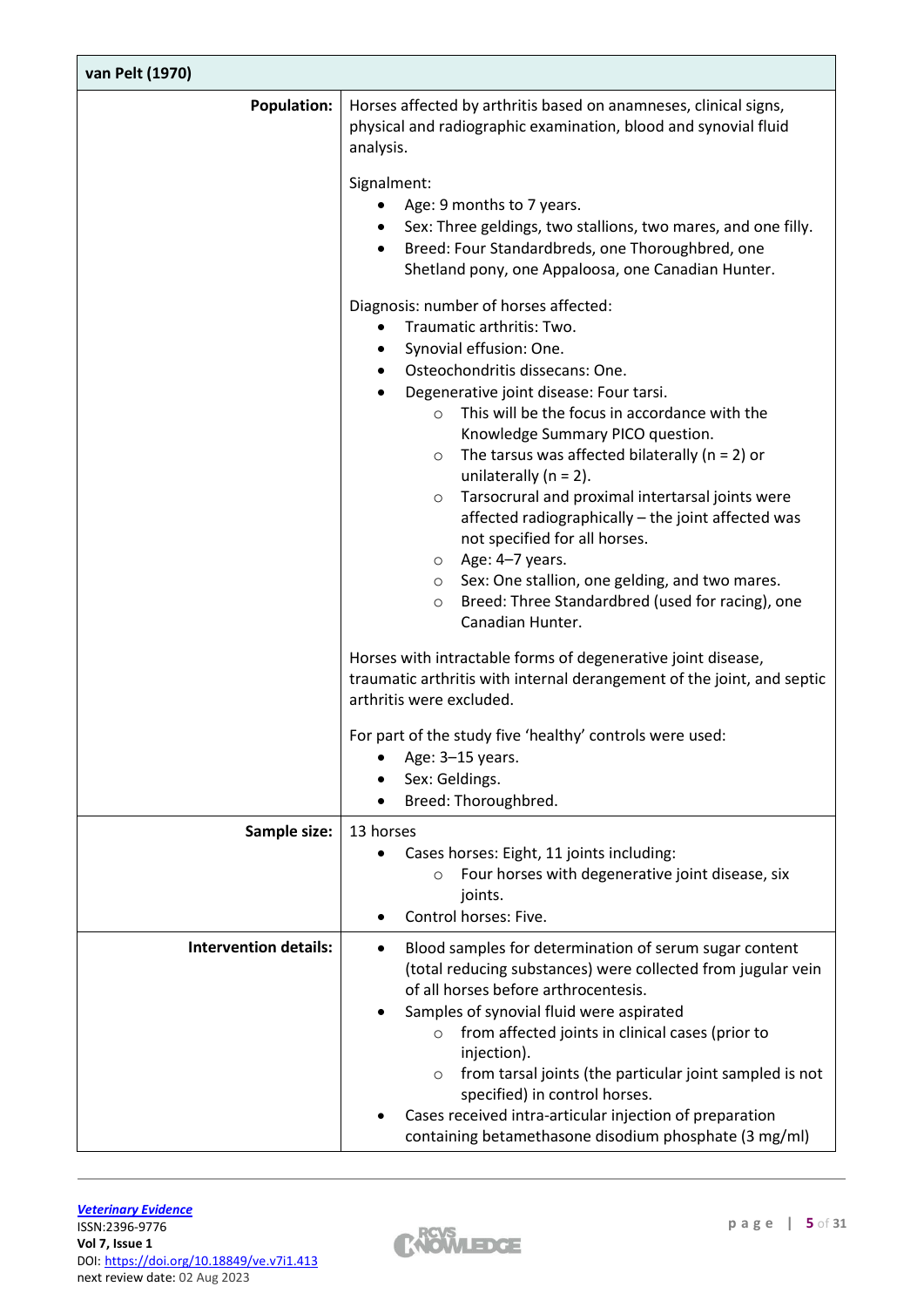|                                                       | and betamethasone acetate (12 mg/ml) (Betavet Soluspan,<br>Schering Corporation, Inc., Bloomfield, NJ, USA).<br>Dose was 1.5-10 ml depending on joint size, severity<br>$\circ$<br>and duration of joint disease. The joints injected were<br>not specified.<br>Repeat intra-articular injections were performed 'as the need<br>arose'.<br>Serial synovial fluid analysis was only performed on two horses<br>which required repeated intra-articular injection (one with<br>bilateral tarsal synovial effusion and one with chronic<br>osteochondritis dissecans).                                                                                                                                                                                                                                                                                                                            |
|-------------------------------------------------------|-------------------------------------------------------------------------------------------------------------------------------------------------------------------------------------------------------------------------------------------------------------------------------------------------------------------------------------------------------------------------------------------------------------------------------------------------------------------------------------------------------------------------------------------------------------------------------------------------------------------------------------------------------------------------------------------------------------------------------------------------------------------------------------------------------------------------------------------------------------------------------------------------|
| <b>Study design:</b>                                  | Case series (with regard to clinical outcomes).                                                                                                                                                                                                                                                                                                                                                                                                                                                                                                                                                                                                                                                                                                                                                                                                                                                 |
| <b>Outcome studied:</b>                               | Objective and subjective parameters were used.                                                                                                                                                                                                                                                                                                                                                                                                                                                                                                                                                                                                                                                                                                                                                                                                                                                  |
|                                                       | Serum:<br>Serum sugar content (total reducing substances).<br>$\circ$<br>Synovial fluid:<br>Relative viscosity.<br>$\circ$<br>Mucinous precipitate quality.<br>$\circ$<br>Hyaluronic acid concentration.<br>$\circ$<br>Sugar content (total reducing substances).<br>$\circ$<br>Protein content.<br>$\circ$<br>Albumin:globulin ratio.<br>$\circ$<br>Enzyme activity: alkaline phosphatase, acid<br>$\circ$<br>phosphatase, lactic dehydrogenase, aldolase, glutamic<br>oxaloacetic transaminase and glutamic pyruvic<br>transaminase.<br>Total and differential leukocyte count.<br>$\circ$<br>Total erythrocyte count.<br>$\circ$<br>Clinical assessment:<br>Return to normal gait.<br>$\circ$<br>Relief from pain and joint stiffness.<br>$\circ$<br>Range of joint motion.<br>$\circ$<br>Reduced distension of the joint capsule.<br>$\circ$<br>Lack of tenderness on palpation.<br>$\circ$ |
| <b>Main findings:</b><br>(relevant to PICO question): | Six horses, including those with degenerative joint disease, 'responded'<br>to a single intra-articular injection.<br>Symptomatic relief was apparent in 24-48 hours.<br>The three Standardbred horses returned to active training following a<br>short period (undefined) of stall rest.<br>The authors describe 'permanent' remission of clinical signs of joint<br>disease as manifested by improvement or return to normal gait.                                                                                                                                                                                                                                                                                                                                                                                                                                                            |
| Limitations:                                          | No mention of diagnostic anaethesia to diagnose arthritis.<br>No case definitions given for the different diagnoses.<br>Small sample size.<br>Clinical information omitted e.g. degree of lameness before<br>and after joint medication, duration of lameness prior to<br>medication, prior or concurrent treatments.<br>Variable dose of CS was used.<br>Methodology lacked detail, e.g. no description of how joint<br>capsule distension and range of motion were measured and<br>how 'normal range of motion' was defined.                                                                                                                                                                                                                                                                                                                                                                  |

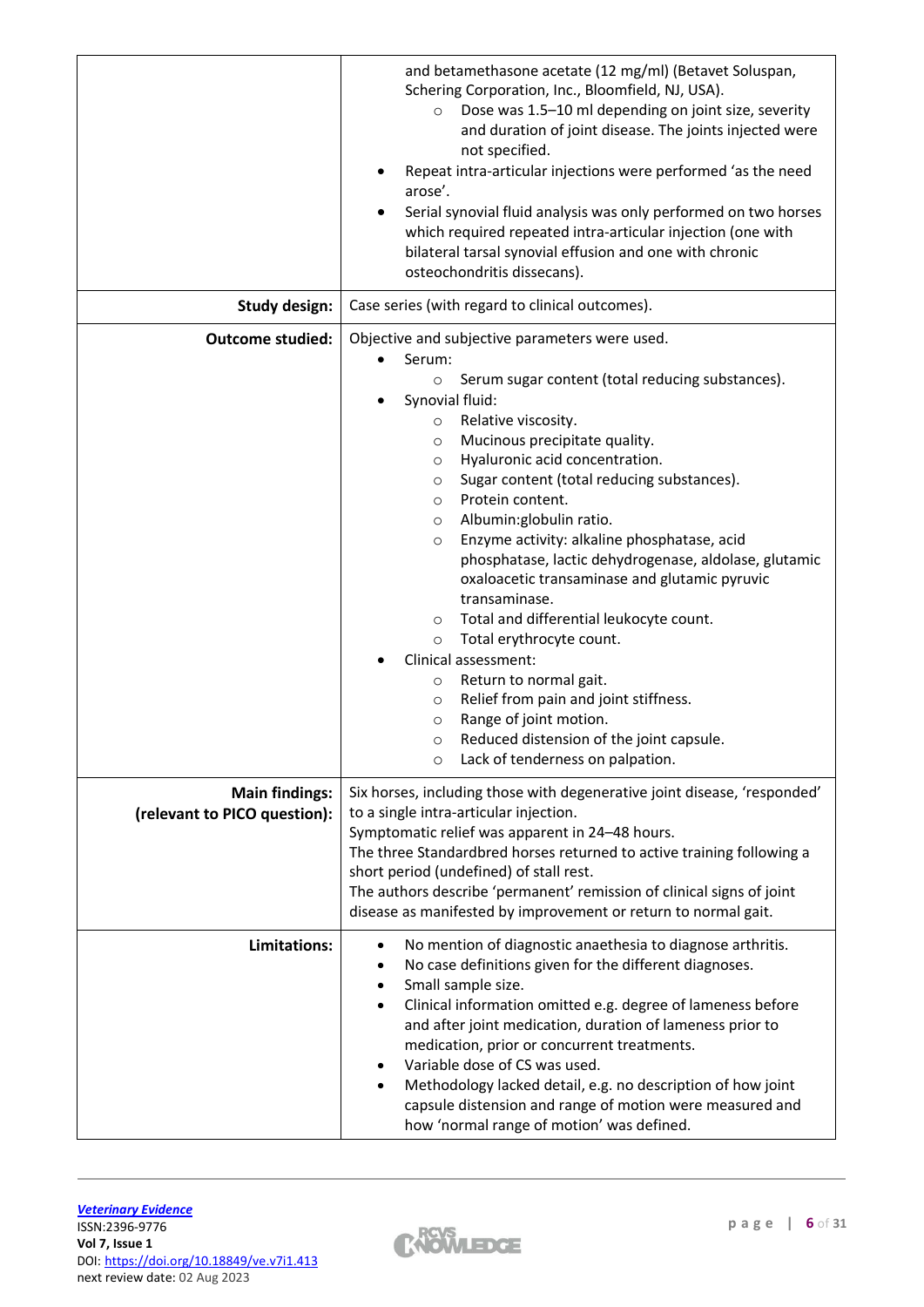| Post-medication exercise protocol was not made explicit and<br>$\bullet$<br>appeared to vary.<br>Clinical outcomes were vague and subjective.<br>$\bullet$<br>Observers were not blinded.<br>No control group to facilitate comparison of improvement in<br>$\bullet$<br>lameness (the control group was 'healthy' and only used for<br>synovial fluid analysis).<br>There was no follow-up provided, including whether horses<br>$\bullet$<br>were able to return to their intended use and the interval |
|-----------------------------------------------------------------------------------------------------------------------------------------------------------------------------------------------------------------------------------------------------------------------------------------------------------------------------------------------------------------------------------------------------------------------------------------------------------------------------------------------------------|
| between repeated joint medications.                                                                                                                                                                                                                                                                                                                                                                                                                                                                       |

| van Pelt (1971)    |                                                                                                                                                                                                                                                                                                                                                                                                                                                                                                                                                                                                                                                                                                                                                  |
|--------------------|--------------------------------------------------------------------------------------------------------------------------------------------------------------------------------------------------------------------------------------------------------------------------------------------------------------------------------------------------------------------------------------------------------------------------------------------------------------------------------------------------------------------------------------------------------------------------------------------------------------------------------------------------------------------------------------------------------------------------------------------------|
| <b>Population:</b> | Horses affected with joint disease.<br>Diagnosis was based on anamneses, clinical signs, physical and<br>radiographic examination, serum and synovial effusion analysis and<br>results of bacterial culture of synovial effusion samples.<br>Signalment:<br>Age: 4 months to 9 years old.<br>Sex: Six fillies, four colts, three geldings, and one stallion.<br>٠<br>Breed: Three Arabians, seven Standardbreds, one Quarter<br>Horse, one Morgan, one Tennessee Walking Horse, and one<br>Thoroughbred.<br>Diagnosis: number of horses and joint affected:<br>Tarsal synovial effusion: Seven, tarsocrural joint.<br>Postoperative arthritis: One, tarsocrural joint.<br>٠<br>Traumatic arthritis: One, metacarpophalangeal joint.<br>$\bullet$ |
|                    | Degenerative joint disease: Four, tarsocrural joint; one,<br>$\bullet$<br>radiocarpal joint.<br>This will be the focus in accordance with the<br>$\circ$<br>Knowledge Summary PICO question.<br>Radiographic evidence of OA included narrowed<br>$\circ$                                                                                                                                                                                                                                                                                                                                                                                                                                                                                         |
|                    | joint spaces, marginal osteophytes, and an increase<br>in subchondral bone density.<br>Age: 4-9 years.<br>$\circ$<br>Sex: One colt, one stallion, three geldings.<br>$\circ$<br>Breed: Standardbred.<br>$\circ$                                                                                                                                                                                                                                                                                                                                                                                                                                                                                                                                  |
|                    | Use: Racing.<br>$\circ$<br>Bilateral disease: Two (both tarsocrural joints); a<br>$\circ$<br>further horse appears to be bilaterally affected but<br>both joints are described as left tarsocrural. This is<br>thought to be an error.                                                                                                                                                                                                                                                                                                                                                                                                                                                                                                           |
|                    | Unilateral disease: Three (two tarsocrural and one<br>$\circ$<br>radiocarpal).<br>Clinical signs: 'intermittent or persistent' lameness<br>$\circ$<br>described.                                                                                                                                                                                                                                                                                                                                                                                                                                                                                                                                                                                 |
|                    | Two horses had history of prior intra-articular<br>$\circ$<br>injection prior to inclusion in the study.<br>Healthy adult horses acted as a control population.                                                                                                                                                                                                                                                                                                                                                                                                                                                                                                                                                                                  |
| Sample size:       | 14 horses with joint disease:<br>Five with degenerative joint disease (OA).                                                                                                                                                                                                                                                                                                                                                                                                                                                                                                                                                                                                                                                                      |

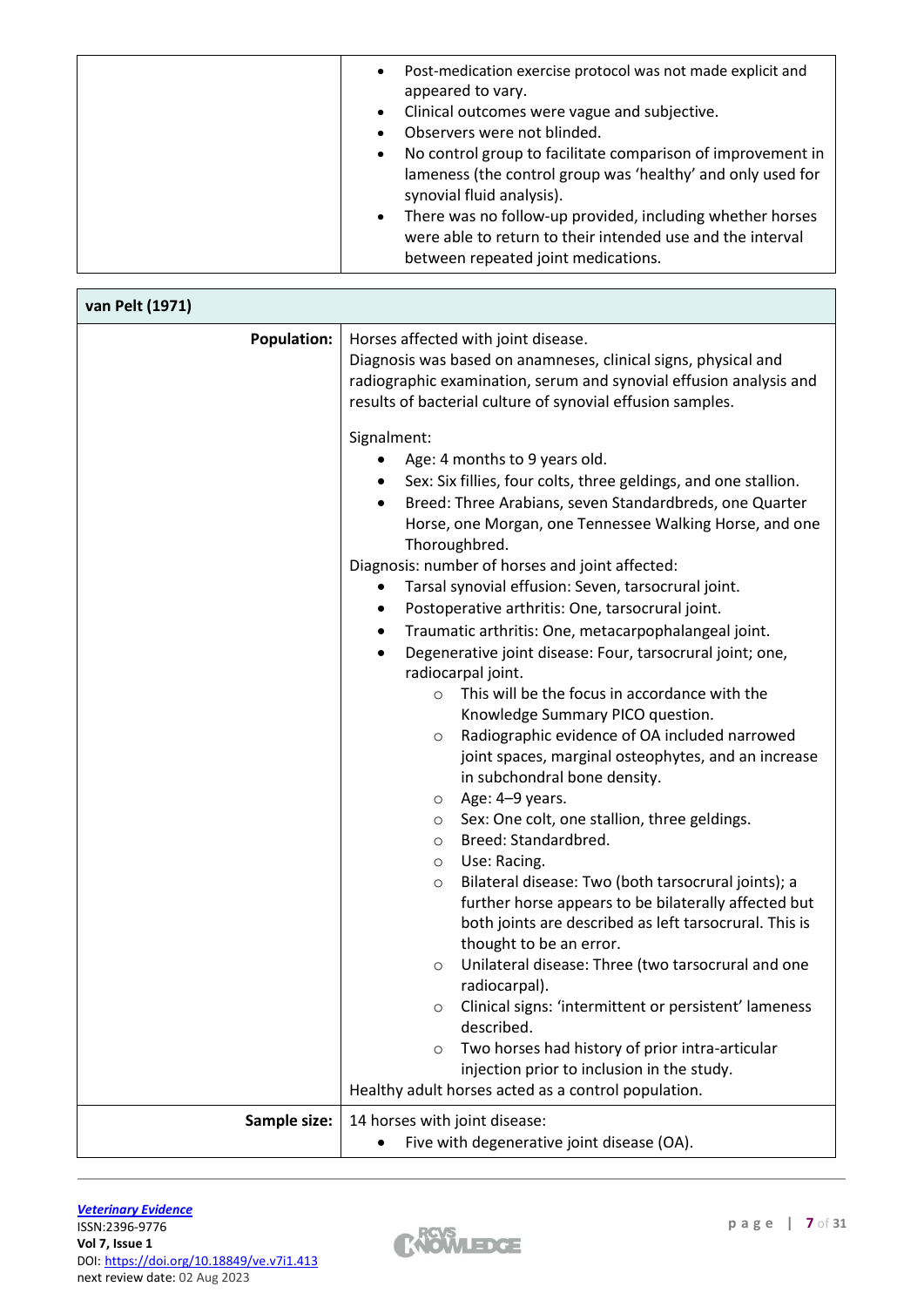|                              | Seven with synovial effusion (tarsocrural joint).<br>One with traumatic arthritis.<br>One with post-operative arthritis.<br>Seven control horses.                                                                                                                                                                                                                                                                                                                                                                                                                                                                                                                                                                                                                                                                                                                                                                                                                                                     |
|------------------------------|-------------------------------------------------------------------------------------------------------------------------------------------------------------------------------------------------------------------------------------------------------------------------------------------------------------------------------------------------------------------------------------------------------------------------------------------------------------------------------------------------------------------------------------------------------------------------------------------------------------------------------------------------------------------------------------------------------------------------------------------------------------------------------------------------------------------------------------------------------------------------------------------------------------------------------------------------------------------------------------------------------|
| <b>Intervention details:</b> | Blood samples were collected from jugular vein to<br>determine serum sugar content (total reducing substances).<br>Synovial fluid was aspirated from joints of horses affected<br>with joint disease and control horses<br>(radiocarpal/intercarpal and tarsocrural joints).<br>Intra-articular injection with flumethasone (Anaprime<br>$\bullet$<br>Suspension Veterinary (2 mg/ml); Animal Health Division,<br>Syntex Laboratories, Inc., Palo Alto, CA, USA) performed -<br>for degenerative joint disease group the dose ranged from<br>$4 - 10$ mg.<br>Larger amounts injected into tarsocrural joint<br>$\circ$<br>compared to the radiocarpal joint.<br>Two horses received a second injection 7-9 days<br>$\circ$<br>following the first injection.<br>Synovial fluid samples aspirated each time arthrocentesis<br>was performed:<br>2-30 (mean 10.7) days after initial steroid injection.<br>$\circ$<br>Therefore, not all horses underwent repeat synovial<br>$\circ$<br>fluid analysis. |
| <b>Study design:</b>         | Case series (regarding clinical outcomes for degenerative joint<br>disease).                                                                                                                                                                                                                                                                                                                                                                                                                                                                                                                                                                                                                                                                                                                                                                                                                                                                                                                          |
| <b>Outcome studied:</b>      | Subjective and objective outcomes were studied.                                                                                                                                                                                                                                                                                                                                                                                                                                                                                                                                                                                                                                                                                                                                                                                                                                                                                                                                                       |
|                              | Serum:<br>Serum sugar content (total reducing substances).<br>$\circ$<br>Synovial fluid:<br>Relative viscosity.<br>$\circ$<br>Mucinous precipitate quality.<br>$\circ$<br>Sugar content (total reducing substances).<br>Total protein.<br>$\circ$<br>Albumin and globulin content.<br>$\circ$<br>Ratio of albumin : globulin.<br>$\circ$<br>Total erythrocyte count.<br>$\circ$<br>Total and differential leukocyte counts.<br>$\circ$<br>Bacterial culture (performed in 3 horses, none with<br>$\circ$<br>degenerative joint disease).<br>Clinical response:<br>Methods used to measure this were not described in<br>$\circ$<br>detail.<br>Normal gait, joint motion, capsular distension and<br>$\circ$<br>pain on manipulation are described in the results<br>section.<br>Beneficial and adverse systemic side effects:<br>Methods to assess this were not described.<br>$\circ$                                                                                                                |

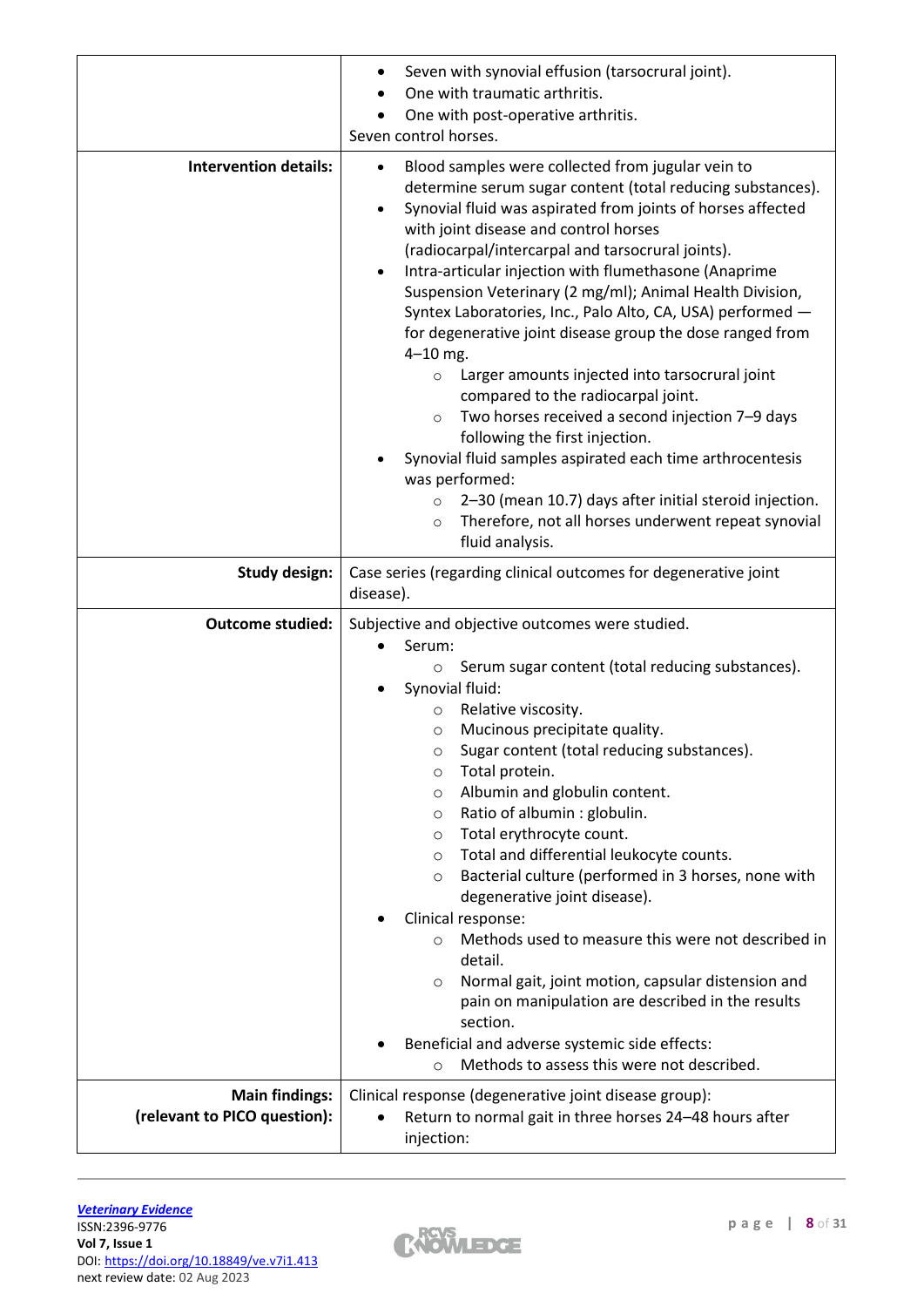|              | Normal range of joint motion, reduced capsular<br>$\circ$<br>distension and lack of pain on manipulation are<br>described.<br>One of these horses received a second injection 7<br>$\circ$<br>days after the first.<br>One horse showed a poor response (euthanased 7 days after<br>injection at owner's request).<br>One horse (radiocarpal joint affected) showed a minor<br>$\bullet$<br>improvement in gait - this horse received phenylbutazone (2<br>g) (Butazolidin Veterinary; Jensen-Salsbery Laboratories,<br>Kansas City, MO, USA) daily for 13 days and a second<br>flumethasone injection after 9 days but no further<br>improvement is described.                                                                                                                                                                                                                                                                                                                                                                                                                                                                                                                                                                                                                                                                                                                                                                                                                                                                       |
|--------------|---------------------------------------------------------------------------------------------------------------------------------------------------------------------------------------------------------------------------------------------------------------------------------------------------------------------------------------------------------------------------------------------------------------------------------------------------------------------------------------------------------------------------------------------------------------------------------------------------------------------------------------------------------------------------------------------------------------------------------------------------------------------------------------------------------------------------------------------------------------------------------------------------------------------------------------------------------------------------------------------------------------------------------------------------------------------------------------------------------------------------------------------------------------------------------------------------------------------------------------------------------------------------------------------------------------------------------------------------------------------------------------------------------------------------------------------------------------------------------------------------------------------------------------|
| Limitations: | Small sample size.<br>$\bullet$<br>Discrepancy regarding the control horses - it is unclear if the<br>radiocarpal or intercarpal joint was sampled; both are<br>mentioned.<br>Unclear if one horse in degenerative joint disease group was<br>$\bullet$<br>unilaterally or bilaterally affected.<br>No mention of diagnostic anaethesia in lameness<br>$\bullet$<br>investigation.<br>No case definitions given for the different diagnoses.<br>$\bullet$<br>Clinical information omitted e.g. degree of lameness before<br>$\bullet$<br>and after joint medication, duration of lameness prior to<br>medication, details of prior treatments.<br>No lame control group was used to compare the clinical<br>$\bullet$<br>effects of intra-articular flumethasone.<br>Synovial fluid analysis was not consistent between horses.<br>$\bullet$<br>Varying doses of CS were used.<br>$\bullet$<br>The number and timing of (repeat) joint injections varied.<br>$\bullet$<br>Subsequent medications were added in some cases after a<br>$\bullet$<br>failure to respond adequately to the intra-articular CS (this<br>occurred in one case in the degenerative joint disease<br>group).<br>No randomisation of treatments.<br>$\bullet$<br>No description of management post-medication is given.<br>Observers were not blinded.<br>Measurements regarding clinical outcomes were vague and<br>subjective.<br>No information on whether treated horses were able to<br>return to their previous use.<br>No long-term follow-up reported. |

| <b>Janssen (2012)</b> |                                                                                                                                                                                                                                                                |
|-----------------------|----------------------------------------------------------------------------------------------------------------------------------------------------------------------------------------------------------------------------------------------------------------|
| <b>Population:</b>    | Horses treated at the Veterinary Clinic for Horses, Lüsche, Germany<br>from 2008-2011.<br>Age: 10 years (average), range 4-14 years.<br>$\bullet$<br>Sex: Nine geldings, two stallions, one mare.<br>$\bullet$<br>Breed: 11 Warmbloods, one pony.<br>$\bullet$ |

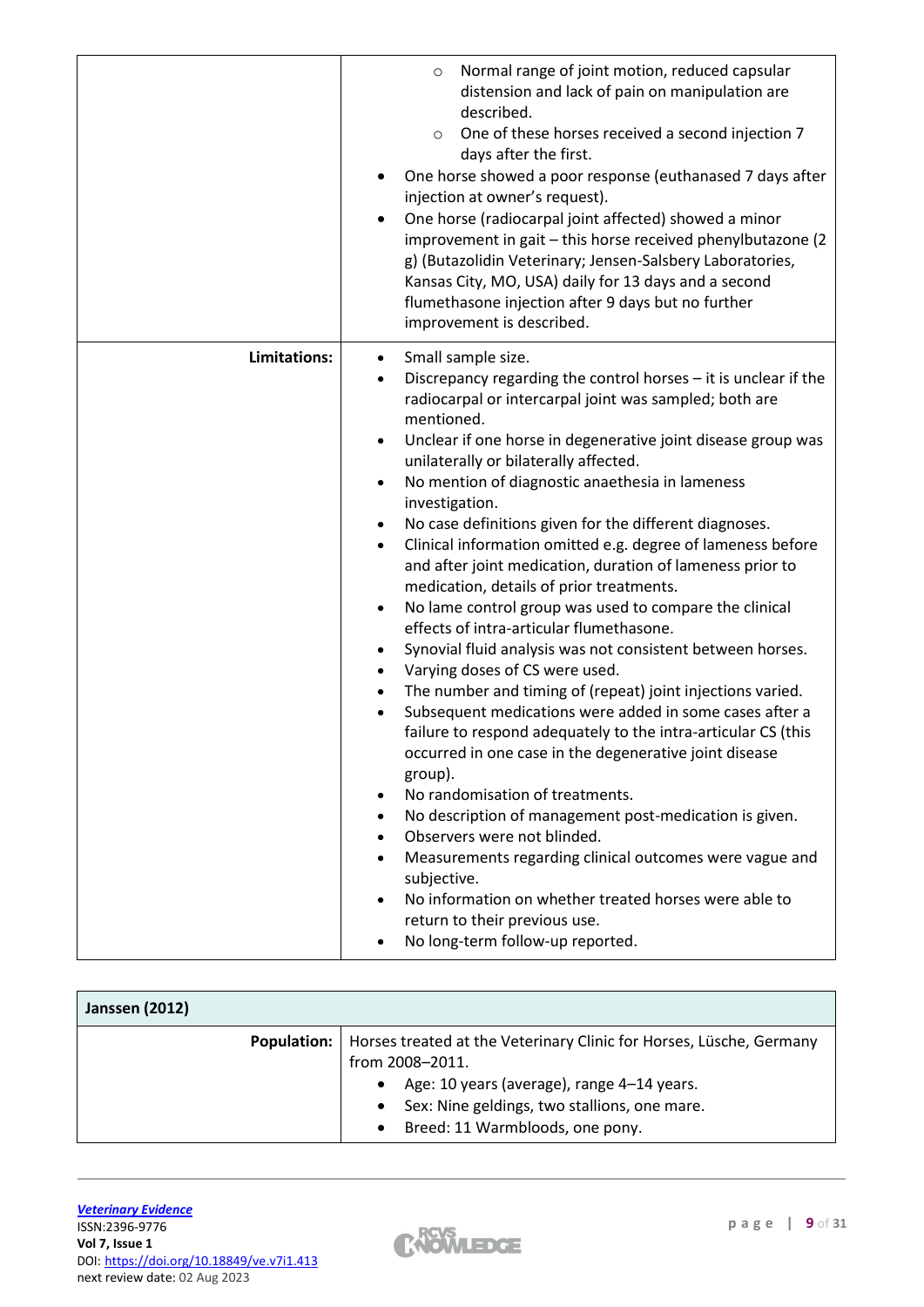|                              | Use: 12 showjumping.                                                                                                                                                                                                                                                                                                                                                                                                                                                                                                                                                                               |
|------------------------------|----------------------------------------------------------------------------------------------------------------------------------------------------------------------------------------------------------------------------------------------------------------------------------------------------------------------------------------------------------------------------------------------------------------------------------------------------------------------------------------------------------------------------------------------------------------------------------------------------|
|                              | Inclusion criteria:<br>Forelimb lameness of at least 3 months' duration.<br>Osteoarthritis in either one or both forelimb distal<br>interphalangeal joints (DIPJs).<br>Affected joints treated intra-articularly at least twice with<br>hyaluronic acid, CS and or autologous conditioned serum.<br>MRI examination of the forelimbs with at least two of the<br>following findings:<br>Significant joint effusion.<br>$\circ$<br>Subchondral bone changes.<br>$\circ$<br>Cartilage damage.<br>$\circ$<br>Bone cyst involving the joint.<br>$\circ$<br>Increased fat-suppressed signal.<br>$\circ$ |
|                              | <b>Exclusion criteria:</b><br>Horses with OA as a result of joint infection.<br>Horses with skin diseases related to the DIPJ injection site.<br>Additional MRI findings considered important, e.g. desmitis<br>of the collateral ligament, tendinopathy of the deep flexor<br>tendon.<br>Horses that had undergone previous DIPJ arthroscopy.                                                                                                                                                                                                                                                     |
| Sample size:                 | 12 horses.                                                                                                                                                                                                                                                                                                                                                                                                                                                                                                                                                                                         |
| <b>Intervention details:</b> | Each case was assessed for lameness in walk and trot in a straight<br>line and on a circle on hard and soft surfaces.<br>Lameness was graded using American Association of Equine<br>Practitioners [AAEP] scale.                                                                                                                                                                                                                                                                                                                                                                                   |
|                              | In one horse with bilateral lameness, only the lamest limb<br>was considered.                                                                                                                                                                                                                                                                                                                                                                                                                                                                                                                      |

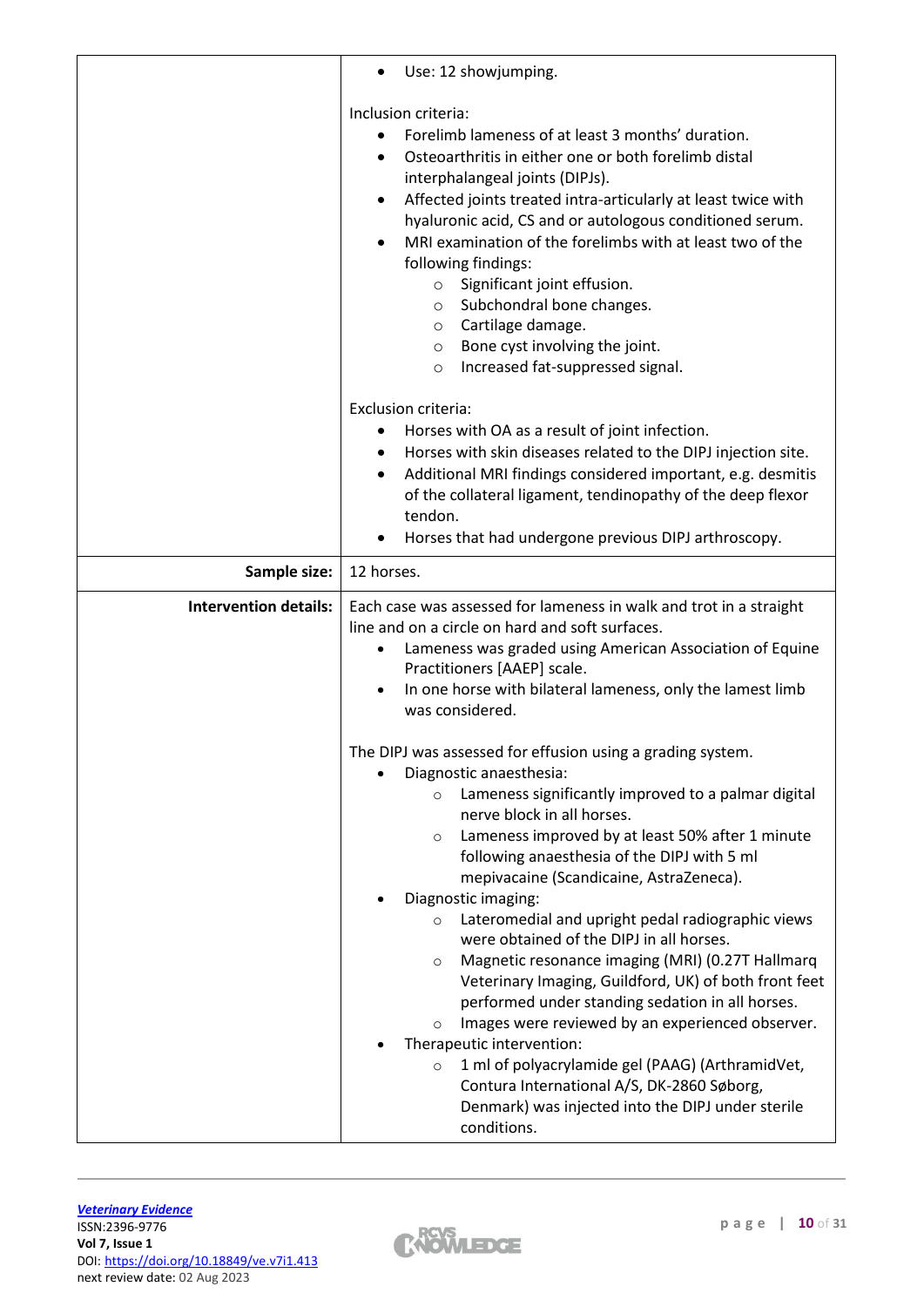|                                                       | Horses were rested for 5 days then exercised for 2<br>$\circ$<br>weeks (two 20-minute walk sessions per day).<br>Horses then ridden at walk and trot for one week.<br>$\circ$<br>After the first follow-up (1 month) all horses had<br>$\circ$<br>'light work' for one month and the workload was<br>then adjusted to the individual horse.<br>Follow-up:<br>Horses were reassessed at 1 and 6 months after<br>$\circ$<br>PAAG injection.                                                                                                                                                                                                                                                                                                                                                                                                                                                                                                                                                                             |
|-------------------------------------------------------|-----------------------------------------------------------------------------------------------------------------------------------------------------------------------------------------------------------------------------------------------------------------------------------------------------------------------------------------------------------------------------------------------------------------------------------------------------------------------------------------------------------------------------------------------------------------------------------------------------------------------------------------------------------------------------------------------------------------------------------------------------------------------------------------------------------------------------------------------------------------------------------------------------------------------------------------------------------------------------------------------------------------------|
| <b>Study design:</b>                                  | Retrospective case series.                                                                                                                                                                                                                                                                                                                                                                                                                                                                                                                                                                                                                                                                                                                                                                                                                                                                                                                                                                                            |
| <b>Outcome studied:</b>                               | Degree of lameness and joint effusion were assessed.<br>Return to work was also mentioned in the results section.                                                                                                                                                                                                                                                                                                                                                                                                                                                                                                                                                                                                                                                                                                                                                                                                                                                                                                     |
| <b>Main findings:</b><br>(relevant to PICO question): | Lameness:<br>Average initial lameness score was 1.8 (range 1-3).<br>At 1 month, the average lameness score was 0.8 (range 0-<br>$2)$ :<br>Four horses were sound, seven horses had improved<br>$\circ$<br>(including the sound horses), four horses had an<br>unchanged lameness, one horse had deteriorated.<br>All horses showed a mild joint effusion.<br>$\circ$<br>At 6 months, the average lameness score was 0.3 (range 0-<br>$1$ ).<br>Eight horses were sound, two horses were<br>$\circ$<br>improved, and two were unchanged (one of these<br>two subsequently had a palmar digital neurectomy<br>performed).<br>8/12 (67%) of horses could return to show jumping.<br>No adverse effects were seen.                                                                                                                                                                                                                                                                                                        |
| Limitations:                                          | The experience of the observer who assessed the<br>radiographic and MR images is not made explicit.<br>No grading system regarding severity of radiographic or MRI<br>findings was described. However in the results section<br>radiographic mild, moderate and severe OA is described -<br>these are not defined by the authors.<br>No objective lameness assessment included.<br>$\bullet$<br>No defined time period between previous unsuccessful<br>treatments and PAAG injection.<br>No detail regarding previous treatments administered to<br>each horse.<br>Limited detail regarding the presence of a clinically evident<br>DIPJ effusion before and after treatment:<br>Two horses had a severe joint effusion prior to<br>$\circ$<br>treatment.<br>On MRI all horses had increased DIPJ effusion.<br>$\circ$<br>At 1-month follow-up, the authors state that all<br>$\circ$<br>horses showed a mild effusion however only two<br>underwent repeat MRI.<br>Small population of horses.<br>No control group. |

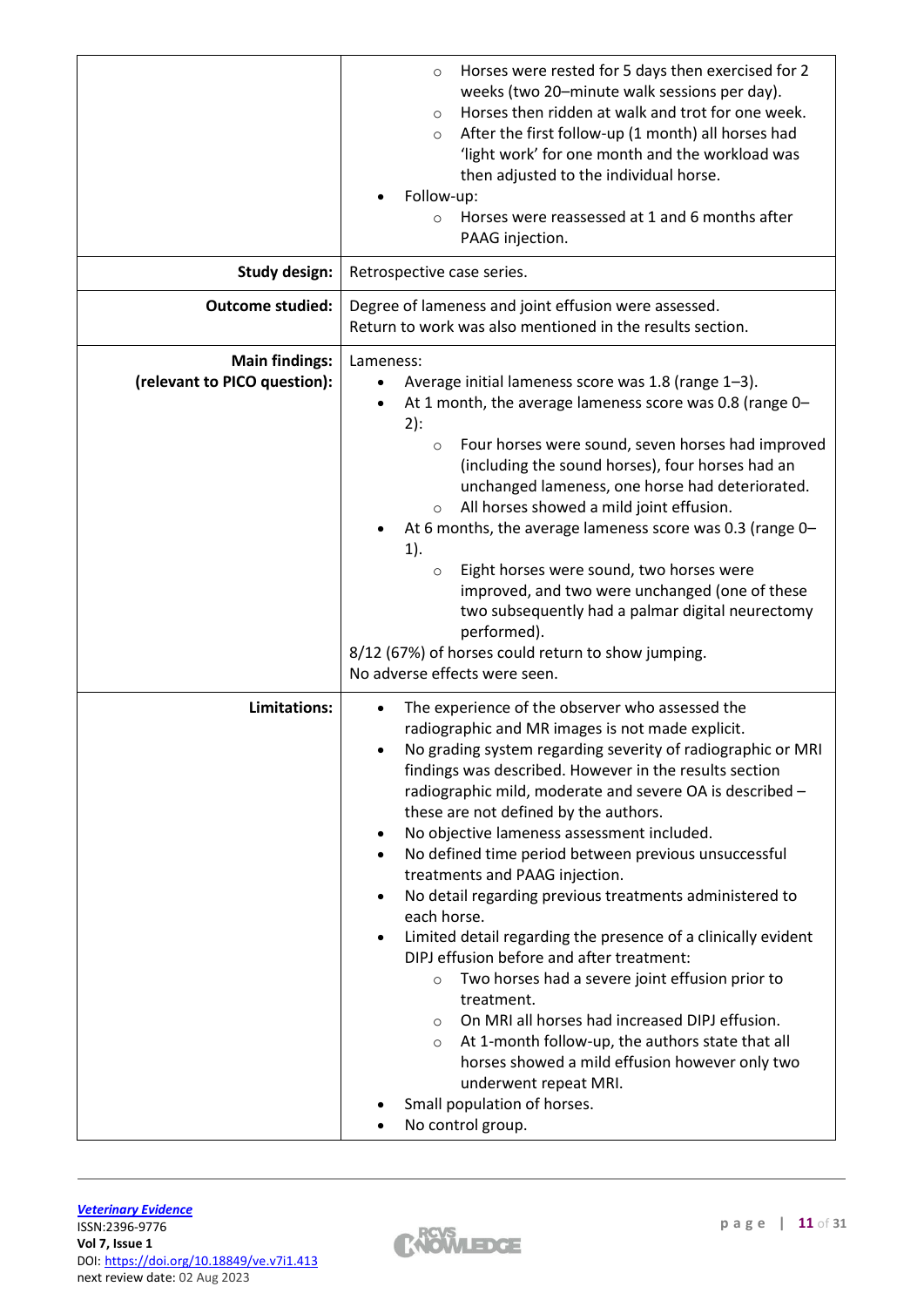| There is no mention of blinding of observers.<br>$\bullet$<br>Lack of detail describing the exercise regime after the first<br>$\bullet$<br>follow-up $-$ it was not uniform between horses.<br>No statistical analysis performed - likely due to small case<br>$\bullet$<br>numbers.<br>Imaging findings not correlated to changes in lameness<br>$\bullet$<br>grade - likely due to small case numbers. |
|-----------------------------------------------------------------------------------------------------------------------------------------------------------------------------------------------------------------------------------------------------------------------------------------------------------------------------------------------------------------------------------------------------------|
| Follow-up limited to 6 months.<br>$\bullet$                                                                                                                                                                                                                                                                                                                                                               |

| <b>Nicpoń (2013)</b>         |                                                                                                                                                                                                                                                                                                                                                                                                                                                                                                                                    |  |
|------------------------------|------------------------------------------------------------------------------------------------------------------------------------------------------------------------------------------------------------------------------------------------------------------------------------------------------------------------------------------------------------------------------------------------------------------------------------------------------------------------------------------------------------------------------------|--|
| <b>Population:</b>           | Horses diagnosed with early symptoms of bone spavin based on<br>clinical signs and diagnostic anaethesia:<br>Age: 8-14 years.<br>Lameness: All horses described as severely lame.                                                                                                                                                                                                                                                                                                                                                  |  |
| Sample size:                 | 16 horses.                                                                                                                                                                                                                                                                                                                                                                                                                                                                                                                         |  |
| <b>Intervention details:</b> | Research group - 10 horses:<br>Cells were collected from the tail base, isolated according to<br>Grzesiak et al. (2011) and cultured in vitro.<br>Cells were suspended in sterile normal saline for infusion<br>(concentration 5 x 10 <sup>6</sup> cells/ml).<br>Intra-articular injection of 1 ml autologous adipose-derived<br>mesenchymal stem cells.<br>Comparison group - three horses:<br>Intra-articular injection of 1 ml of betamethasone                                                                                 |  |
|                              | (concentration not given, product not listed).<br>Control group - three horses:<br>Restricted movement - exact protocol not described.<br>Clinical evaluation: days 0, 30, 60, 90, and 180 after injection.<br>Synovial fluid assessment: days 0, 90, and 180 after injection.<br>Scintigraphy: days 0, 90, and 180 post-injection in two horses per<br>group.                                                                                                                                                                     |  |
| <b>Study design:</b>         | Non-randomised non-blinded control trial.                                                                                                                                                                                                                                                                                                                                                                                                                                                                                          |  |
| <b>Outcome studied:</b>      | Mostly subjective variables were studied:<br>Lameness (no method or scale described).<br>Synovial fluid analysis - measured parameters were not<br>explicit; the following are mentioned in the results:<br>inflammatory cell number - neutrophil number is<br>$\circ$<br>also mentioned suggesting a differential count;<br>total protein;<br>$\circ$<br>viscosity;<br>$\circ$<br>colour;<br>$\circ$<br>turbidity.<br>$\circ$<br>Scintigraphy:<br>'Concentration of radionuclide in the tarsal joint' is<br>$\circ$<br>described. |  |

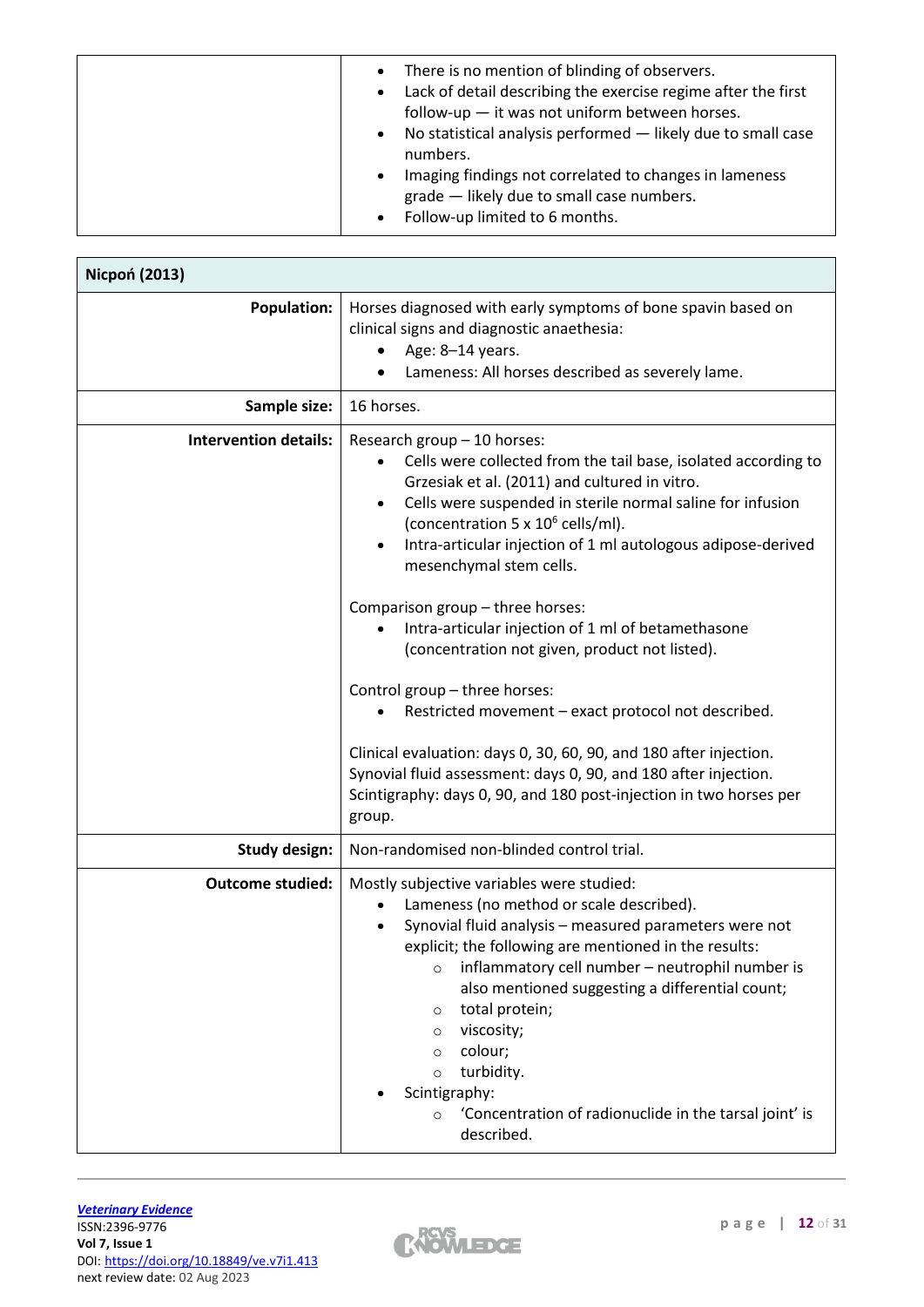| <b>Main findings:</b><br>(relevant to PICO question): | Lameness:<br>In the comparison (betamethasone-treated) group<br>$\bullet$<br>significant improvement and no signs of lameness were seen<br>at 30, 60, and 90 days post injection. The research (stem<br>cell-treated) group showed no change in lameness after 30<br>days but there was a great decrease after 60 days and no<br>lameness at 90 and 180 days.<br>On day 180 an increase in lameness in the comparison<br>$\bullet$<br>(betamethasone-treated) group was seen.<br>In the control (rest only) group the degree of lameness did<br>not change between 0 and 90 days; at 180 days there was a<br>slight decrease in lameness.                                                                                                                                                                                                                                                                                                            |
|-------------------------------------------------------|------------------------------------------------------------------------------------------------------------------------------------------------------------------------------------------------------------------------------------------------------------------------------------------------------------------------------------------------------------------------------------------------------------------------------------------------------------------------------------------------------------------------------------------------------------------------------------------------------------------------------------------------------------------------------------------------------------------------------------------------------------------------------------------------------------------------------------------------------------------------------------------------------------------------------------------------------|
| Limitations:                                          | Small sample size.<br>$\bullet$<br>Signalment not reported in detail (breed, sex, degree of<br>$\bullet$<br>lameness, use).<br>Diagnostic imaging findings were not used as criteria for<br>inclusion in the study â€. horses may have had pathology<br>other than bone spavin.<br>No inclusion or exclusion criteria reported.<br>$\bullet$<br>Poorly detailed method.<br>Prior or concurrent treatments were not mentioned.<br>Exercise regimes for research and comparison groups were<br>$\bullet$<br>not mentioned and could have affected the outcome;<br>confinement may have had a negative effect on the<br>$\circ$<br>control group outcome.<br>Variables measured were vague and often subjective.<br>No randomisation of treatments.<br>Observers not blinded.<br>$\bullet$<br>Reporting methods were extremely subjective with no<br>individual data, numerical data or statistics included.<br>Duration of follow-up was fairly short. |

| <b>Tnibar (2015)</b> |                                                                                                                                                                                                                                                                                                                                                                                                                                                                                                                                                                                                                          |
|----------------------|--------------------------------------------------------------------------------------------------------------------------------------------------------------------------------------------------------------------------------------------------------------------------------------------------------------------------------------------------------------------------------------------------------------------------------------------------------------------------------------------------------------------------------------------------------------------------------------------------------------------------|
| <b>Population:</b>   | Client-owned horses with OA in one joint<br>(metacarpo(tarso)phalangeal or one of the carpal joints) that<br>presented to two German and three Danish equine hospitals from<br>October 2010 to February 2014:<br>Age: Mean 9.4 years (range 2-15).<br>Sex: Male, gelding, female (numbers not given).<br>Breed: 30 Warmbloods, eight racing breeds, and five 'other'.<br>Use: 15 dressage, 13 jumping, eight racing, seven 'other'.<br>Diagnosis of OA was based on clinical evaluation, intra-articular<br>analgesia (10 ml local anaesthetic per joint and examination 10<br>minutes after injection) and radiography. |
|                      | Exclusion criteria:<br>Horses with lameness localised in more than one joint.<br>$\bullet$<br>Osteoarthritis secondary to joint infection.<br>$\bullet$<br>Horses that had undergone surgery of this joint less than 3                                                                                                                                                                                                                                                                                                                                                                                                   |



 $\overline{\phantom{a}}$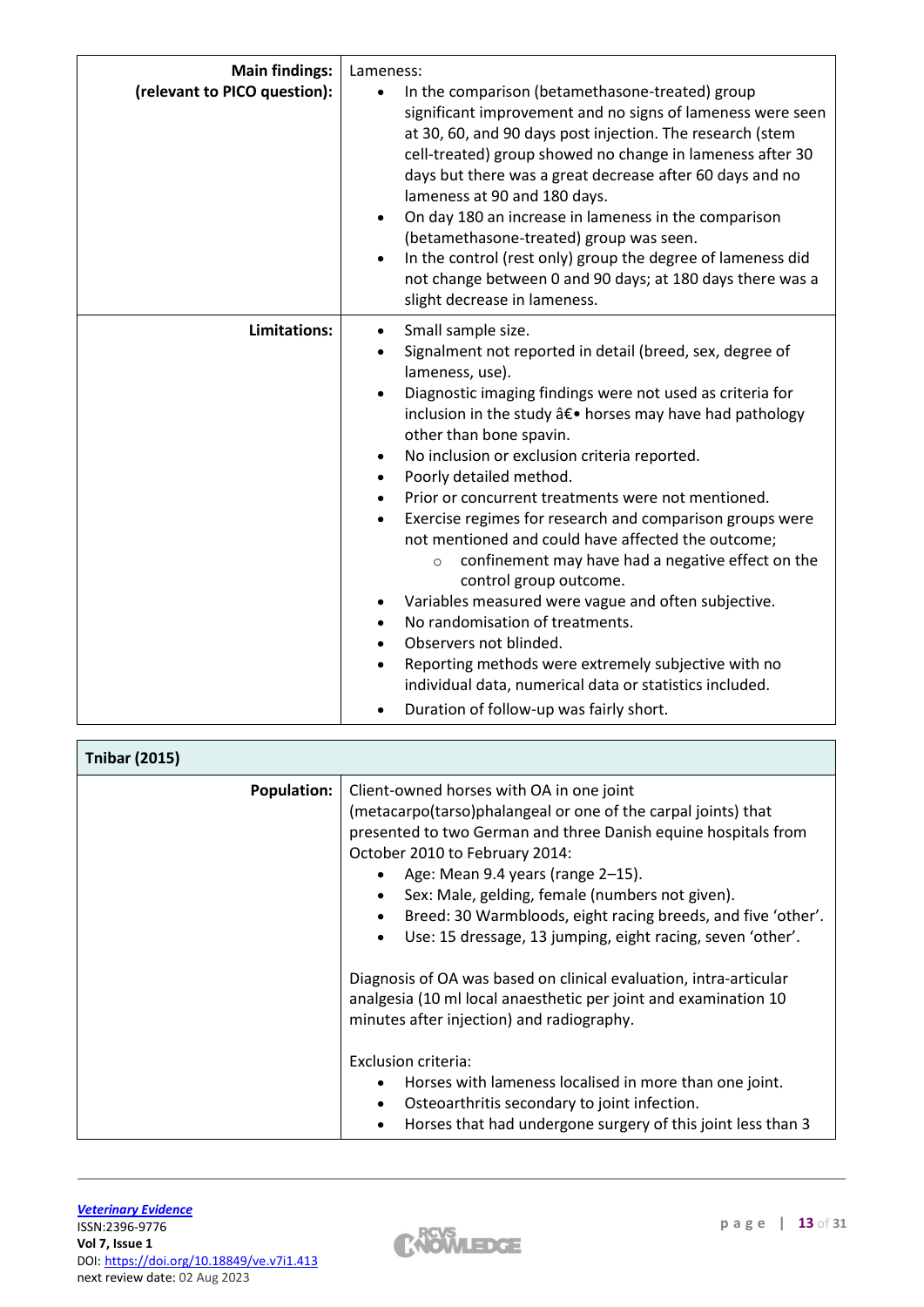| Sample size:                                          | months preceding the study.<br>Horses treated with any other anti-arthritic treatment<br>administered to the affected joint less than 2 months<br>preceding the study.<br>Horses that received any additional anti-arthritic treatment<br>$\bullet$<br>or underwent surgery during the study period.<br>43 horses.                                                                                                                                                                                                                                                                                                                                                                                                                                                                                                                                                                                                                                                                                                                         |
|-------------------------------------------------------|--------------------------------------------------------------------------------------------------------------------------------------------------------------------------------------------------------------------------------------------------------------------------------------------------------------------------------------------------------------------------------------------------------------------------------------------------------------------------------------------------------------------------------------------------------------------------------------------------------------------------------------------------------------------------------------------------------------------------------------------------------------------------------------------------------------------------------------------------------------------------------------------------------------------------------------------------------------------------------------------------------------------------------------------|
|                                                       |                                                                                                                                                                                                                                                                                                                                                                                                                                                                                                                                                                                                                                                                                                                                                                                                                                                                                                                                                                                                                                            |
| <b>Intervention details:</b>                          | On day 0 all horses were injected with 2 ml of<br>polyacrylamide gel ((PAAG) Arthramid Vet, Contura<br>International A/S, DK-2860 Søborg, Denmark) into the<br>affected joint.<br>Post treatment, horses were rested for the first two weeks<br>$\bullet$<br>with 10-15 minutes hand walking per day.<br>For the next 2 weeks, all horses hand walked for 20-30<br>$\bullet$<br>minutes per day or small paddock turnout.<br>Horses examined at 1, 3, 6, 12, and 24 months post-<br>$\bullet$<br>treatment by clinicians different from the one who had<br>originally examined and treated the horse:<br>This second examiner was unaware of the identity of<br>$\circ$<br>the horse and whether the horses were treated or<br>not.<br>41, 26, and 40 horses of the total cohort ( $n = 43$ )<br>$\circ$<br>were examined at 1, 3, and 24 months respectively.<br>If horses were non-lame one month after treatment, they<br>progressively resumed normal activity.<br>All horses received only one injection of PAAG during the<br>study. |
| <b>Study design:</b>                                  | Prospective non-comparative blinded study.                                                                                                                                                                                                                                                                                                                                                                                                                                                                                                                                                                                                                                                                                                                                                                                                                                                                                                                                                                                                 |
| <b>Outcome studied:</b>                               | Subjective variables were measured:<br>Lameness grade (Ross, 2003).<br>Joint effusion grade.<br>Radiographic grading of OA (van Hoogmoed et al., 2003):<br>baseline value only.<br>Owner satisfaction (graded).                                                                                                                                                                                                                                                                                                                                                                                                                                                                                                                                                                                                                                                                                                                                                                                                                            |
| <b>Main findings:</b><br>(relevant to PICO question): | Lameness:<br>Significant increase in the proportion of non-lame horses<br>$\bullet$<br>between baseline and 1 month, then a steady (non-<br>significant) increase between 3-6 months followed by a<br>stabilization in the proportion of non-lame horses between 6<br>and 24 months.<br>59%, 69%, 79%, 81% and 82.5% of horses non-lame at 1, 3,<br>$\bullet$<br>6, 12, and 24 months respectively irrespective of baseline<br>lameness grade.<br>Of horses with a baseline grade 1 lameness (n=11), 3<br>$\bullet$<br>showed worsening of the lameness grade at 3 (1/6 horses),<br>12 (2/11 horses) and 24 months (3/10 horses).<br>No lameness worsening was observed in horses with<br>$\bullet$<br>baseline grade 2, 3, and 4.<br>There was a highly significant reduction of lameness grade                                                                                                                                                                                                                                           |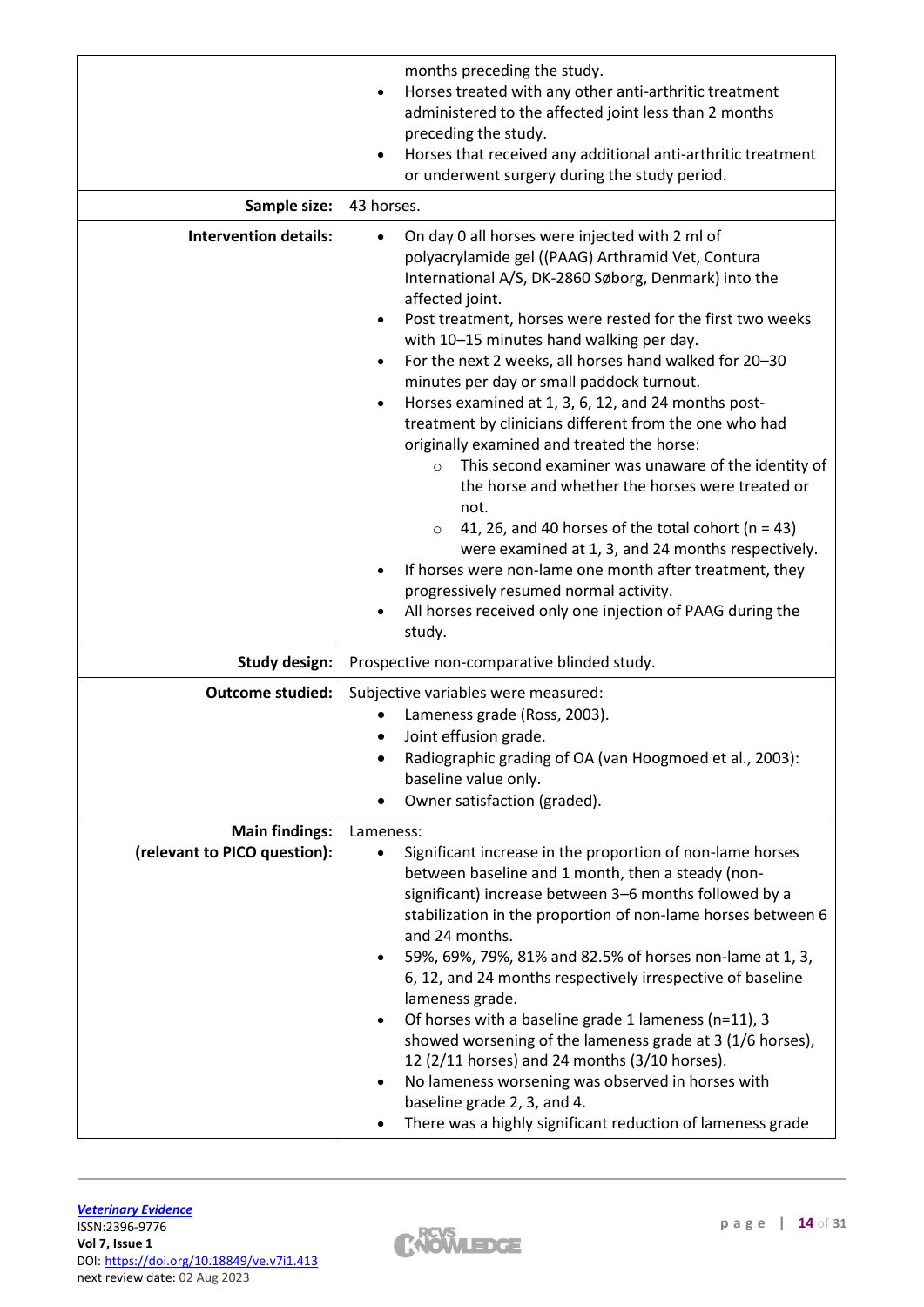|              | after baseline for all grades.                                                                                                                                                                                                                                                                                                                                                                                                                                             |
|--------------|----------------------------------------------------------------------------------------------------------------------------------------------------------------------------------------------------------------------------------------------------------------------------------------------------------------------------------------------------------------------------------------------------------------------------------------------------------------------------|
|              | Joint effusion:<br>Joint effusion score decreased significantly over time.<br>$\bullet$                                                                                                                                                                                                                                                                                                                                                                                    |
| Limitations: | No control group.<br>Small sample size.<br>Signalment incomplete.<br>Variables measured were subjective.<br>Use of multiple assessors may have led to inconsistency in<br>$\bullet$<br>the application of the grading systems.<br>The repeatability of application of the radiographic grading<br>$\bullet$<br>system was not assessed.<br>Exercise regimes were not standardised between horses<br>after 1 month.<br>Not all horses were examined at each follow-up time. |

| de Grauw (2016)    |                                                                                                                                                                                                                                                                                                                                                                                                                                                                                                                                                                                                                                                                       |
|--------------------|-----------------------------------------------------------------------------------------------------------------------------------------------------------------------------------------------------------------------------------------------------------------------------------------------------------------------------------------------------------------------------------------------------------------------------------------------------------------------------------------------------------------------------------------------------------------------------------------------------------------------------------------------------------------------|
| <b>Population:</b> | Client-owned horses and ponies more than 2 years old presenting to<br>13 Dutch veterinary clinics between May 2011 and May 2012 with:<br>Lameness at least grade 2 on a 0-5 scale (Ross, 2003).<br>Lameness localised to one limb and one joint (distal<br>interphalangeal, metacarpo(tarso)phalangeal, middle carpal<br>or antebrachiocarpal).<br>A positive response to intra-articular anaesthesia (defined as<br>at least 50% visible improvement in lameness within 5<br>minutes after injection of local anaesthetic). The authors<br>note that many horses underwent radiography and<br>ultrasonography but imaging was not used as an inclusion<br>criterion. |
|                    | Signalment:<br>Age: Median 13 years (intervention A) and 11 years<br>(intervention B); range 4-20 years.<br>Use: Recreation 14 (A), 20 (B); sports 26 (A), 19 (B); breeding<br>1(A), 0(B).                                                                                                                                                                                                                                                                                                                                                                                                                                                                            |
|                    | <b>Exclusion criteria:</b><br>Intra-articular injection in the same joint within 4 weeks<br>prior to screening.<br>Contraindications for intra-articular medication with CSs or<br>severe comorbidity including joint infection, intra-articular<br>fractures or fissures or laminitis.<br>Lameness occurring in another limb between inclusion and<br>study completion.<br>Receipt of medication treating the musculoskeletal system<br>$\bullet$<br>between study inclusion and 3 week follow-up e.g. non-<br>steroidal anti-inflammatories, polysulphated                                                                                                          |
| Sample size:       | glycosaminoglycans and nutraceuticals.<br>80 horses.                                                                                                                                                                                                                                                                                                                                                                                                                                                                                                                                                                                                                  |

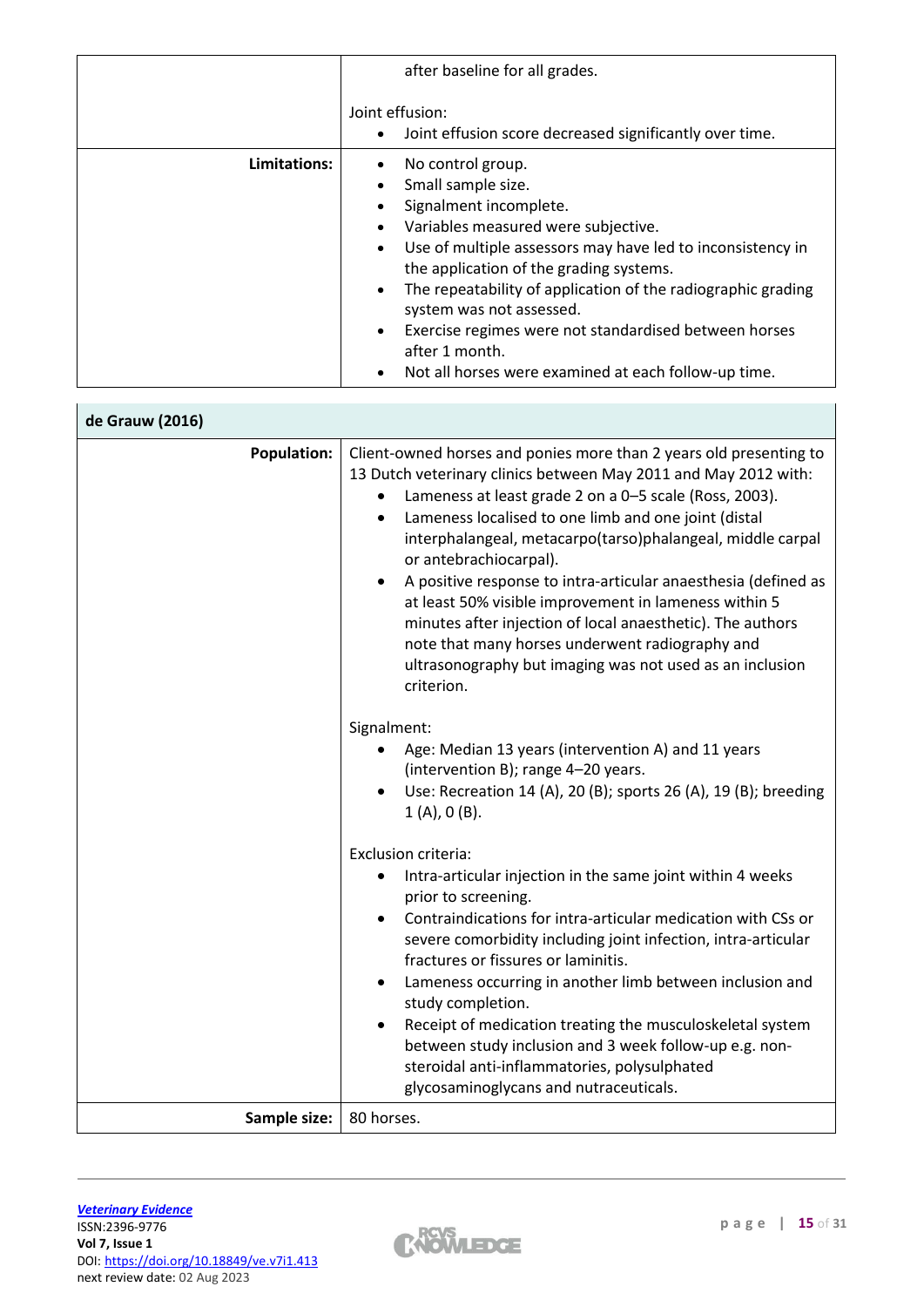| <b>Intervention details:</b>                          | Horses randomly allocated into two treatment groups.<br>$\bullet$<br>Intervention A (triamcinolone (TA) Kenacort-A10, Bristol-<br>$\bullet$<br>Myers Squibb, Woerden, the Netherlands): 12 mg TA via<br>intra-articular injection ( $n = 41$ horses).<br>Intervention B (TA + hyaluronic acid (HA) Hylartil vet, Zoetis<br>$\bullet$<br>BV, Capelle a/d IJssel, the Netherlands): 12 mg TA with 20<br>mg high molecular weight HA via intra-articular injection (n =<br>39 horses).<br>Post-injection, all horses were box-rested on the day of<br>treatment then underwent controlled walking exercise for 3<br>weeks.<br>All horses re-evaluated at 3 weeks post-injection by the<br>$\bullet$<br>same veterinarian who performed the treatment.<br>Depending on evaluation horses returned to work according<br>$\bullet$<br>to the veterinarian's recommendations.<br>Further treatment was initiated if lameness persistent<br>according to the clinician's judgement.<br>Owners of surviving horses ( $n = 78$ ) surveyed at 3 months<br>$\bullet$<br>post injection by the consulting veterinarian.<br>10 patients excluded from analysis at 3 months:<br>Three horses in TA group and five in TA+HA group<br>$\circ$<br>due to protocol violations.<br>One horse from each group not alive at 3 months.<br>$\circ$<br>Adverse events were recorded in an online database<br>whenever an owner contacted the veterinarian with<br>concerns possibly related to treatment any time between |  |
|-------------------------------------------------------|--------------------------------------------------------------------------------------------------------------------------------------------------------------------------------------------------------------------------------------------------------------------------------------------------------------------------------------------------------------------------------------------------------------------------------------------------------------------------------------------------------------------------------------------------------------------------------------------------------------------------------------------------------------------------------------------------------------------------------------------------------------------------------------------------------------------------------------------------------------------------------------------------------------------------------------------------------------------------------------------------------------------------------------------------------------------------------------------------------------------------------------------------------------------------------------------------------------------------------------------------------------------------------------------------------------------------------------------------------------------------------------------------------------------------------------------------------------------------------------------------|--|
| <b>Study design:</b>                                  | study inclusion and completion.<br>Randomised non-blinded control trial.                                                                                                                                                                                                                                                                                                                                                                                                                                                                                                                                                                                                                                                                                                                                                                                                                                                                                                                                                                                                                                                                                                                                                                                                                                                                                                                                                                                                                         |  |
| <b>Outcome studied:</b>                               | Assessment was subjective.                                                                                                                                                                                                                                                                                                                                                                                                                                                                                                                                                                                                                                                                                                                                                                                                                                                                                                                                                                                                                                                                                                                                                                                                                                                                                                                                                                                                                                                                       |  |
|                                                       | Variables measured:<br>Lameness score.<br>Joint effusion score.<br>Primary outcome:<br>Clinical success rate: proportion of horses that showed $\geq 2$<br>grades reduction of lameness at 3 weeks compared to initial<br>lameness score.<br>Secondary outcome:<br>Absolute reduction in lameness and effusion scores at 3<br>weeks compared to baseline.<br>Proportion of horses that had returned to their previous<br>level of performance at 3 months.                                                                                                                                                                                                                                                                                                                                                                                                                                                                                                                                                                                                                                                                                                                                                                                                                                                                                                                                                                                                                                       |  |
| <b>Main findings:</b><br>(relevant to PICO question): | At 3 weeks TA group had significantly more cases classed as<br>treatment success (36/41 (87.8%) vs 25/39 (64.1%) in TA+HA<br>group).<br>Lameness and effusion scores were significantly lower at 3<br>weeks compared to baseline for both groups.                                                                                                                                                                                                                                                                                                                                                                                                                                                                                                                                                                                                                                                                                                                                                                                                                                                                                                                                                                                                                                                                                                                                                                                                                                                |  |

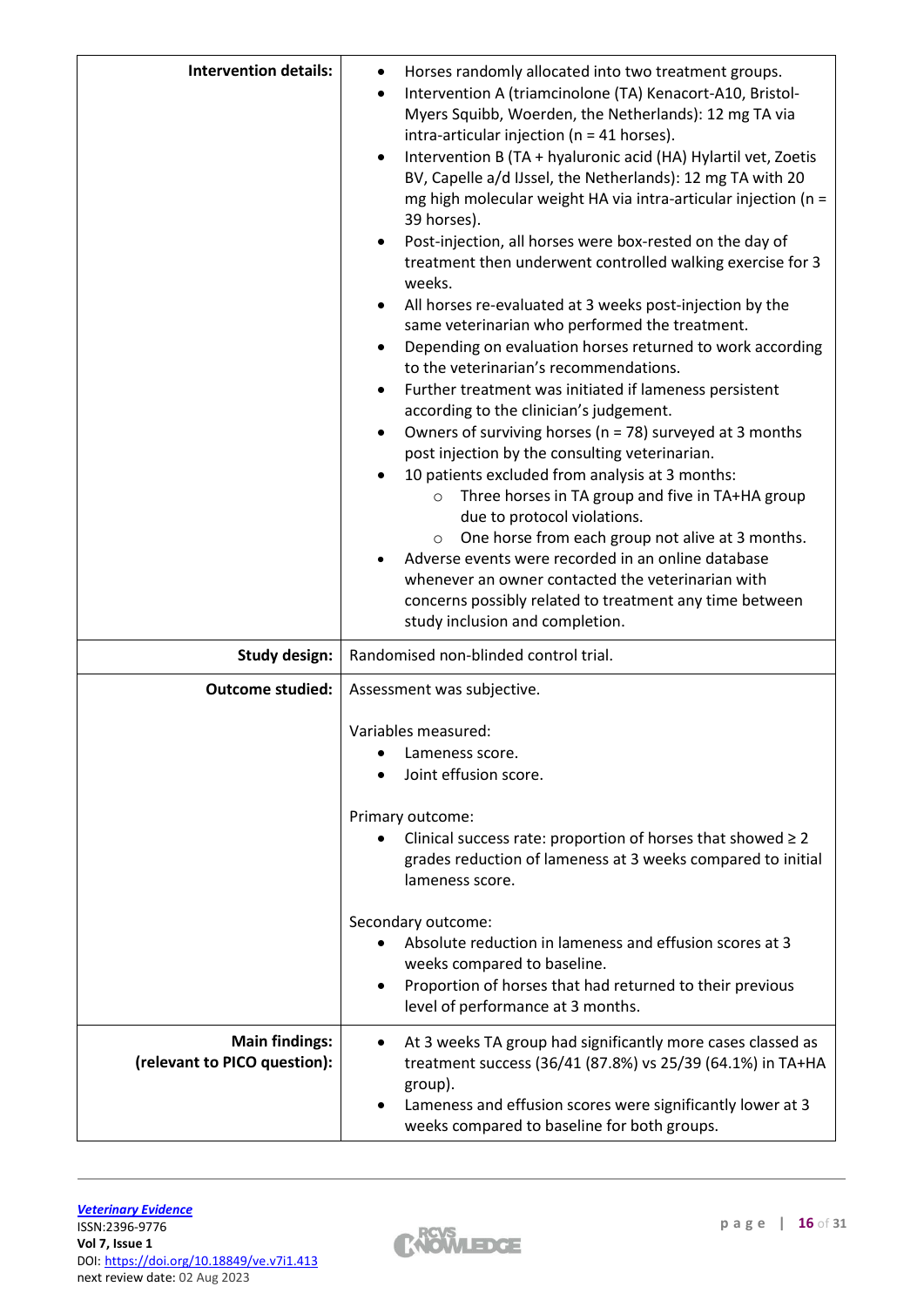|              | At 3 months 19/37 (51.4%) (TA) and 16/33 (48.5%) (TA+HA)<br>of horses had returned to their previous level of<br>performance.                                                                                                                                                                                                                                                                                                                                                                                                                                                                                                                                                                                                                       |
|--------------|-----------------------------------------------------------------------------------------------------------------------------------------------------------------------------------------------------------------------------------------------------------------------------------------------------------------------------------------------------------------------------------------------------------------------------------------------------------------------------------------------------------------------------------------------------------------------------------------------------------------------------------------------------------------------------------------------------------------------------------------------------|
| Limitations: | Diagnostic imaging was not used as an inclusion criterion.<br>Some signalment details were unreported (breed, sex).<br>Subjective parameters were measured.<br>Multicentre nature of the study may have meant that<br>assessments were not repeatable.<br>Observers and owners were not blinded at evaluations<br>which may have introduced bias.<br>Use of a controlled exercise programme after joint injection<br>$\bullet$<br>may have aided clinical improvement.<br>Use of medication aimed at the musculoskeletal system<br>$\bullet$<br>permitted between 3 weeks and 3 months of follow-up.<br>Use of owner-reported outcomes lessens the reliability of<br>$\bullet$<br>the results at 3 months.<br>Limited follow up period of 3 months. |

| <b>McClure (2017)</b> |                                                                                   |                                                                                                                                                                                                                                                                                                                                                                                                                                                                   |
|-----------------------|-----------------------------------------------------------------------------------|-------------------------------------------------------------------------------------------------------------------------------------------------------------------------------------------------------------------------------------------------------------------------------------------------------------------------------------------------------------------------------------------------------------------------------------------------------------------|
| <b>Population:</b>    | United States veterinary clinics with:<br>middle carpal joints.<br>$\bullet$      | Horses more than 2 years old and less than 636 kg presenting to ten<br>Lameness from a single OA site in the distal/proximal<br>interphalangeal, metacarpo(tarso)phalangeal, radiocarpal or<br>Lameness of minimum 4 weeks' duration.<br>• Lameness positive to flexion test of the affected joint.<br>Osteoarthritis confirmed by intra-articular anaesthesia and<br>radiographic evidence (eg joint space narrowing,<br>osteophytes and subchondral sclerosis). |
|                       | Signalment:<br>one Saddlebred.<br>$\bullet$<br>horses.                            | Age: Median 11 years (range 3-23 years).<br>• Sex: Nine females, three stallions, and 16 geldings.<br>Breed: Twelve Warmbloods, nine Quarter Horse / American<br>Paint / Appaloosa type, five Thoroughbreds, one Haflinger,<br>Use: Twenty sport horses, one racehorse, seven pleasure                                                                                                                                                                            |
|                       | Exclusion criteria:<br>$\bullet$<br>Fractures.<br>Grade 5 lameness.<br>Pregnancy. | Intra-articular therapy of the affected joint within 4 weeks<br>before enrolment or during the study period.<br>Systemic application of CSs, non-steroidal anti-<br>inflammatories, other pain medication, shock wave,<br>acupuncture or any homeopathic or oral supplements within<br>4 weeks before study enrolment or during the study period.<br>Horses that had surgery within 90 days of enrolment.<br>Multiple joint lameness.                             |

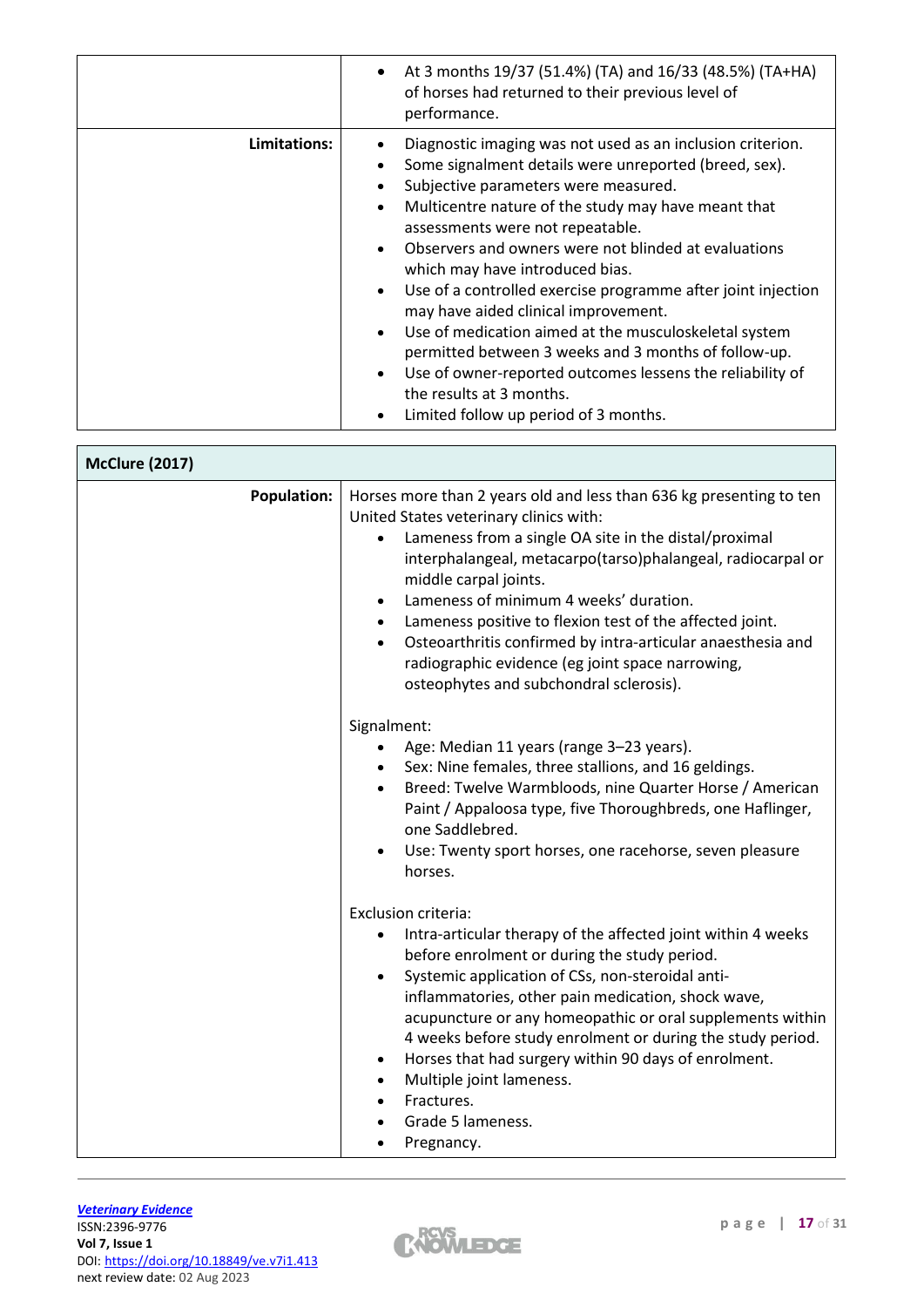| Sample size:                                          | 28 horses.                                                                                                                                                                                                                                                                                                                                                                                                                                                                                                                                                                                                                                                                                                           |
|-------------------------------------------------------|----------------------------------------------------------------------------------------------------------------------------------------------------------------------------------------------------------------------------------------------------------------------------------------------------------------------------------------------------------------------------------------------------------------------------------------------------------------------------------------------------------------------------------------------------------------------------------------------------------------------------------------------------------------------------------------------------------------------|
| <b>Intervention details:</b>                          | All horses received 2.5 ml of 4% polyacrylamide gel (Noltrex,<br>RC Bioform LLC, Moscow, Russia) by aseptic intra-articular<br>injection.<br>Horses then underwent an exercise protocol according to<br>their use.<br>Five horses were administered a second injection after day<br>45 (and were excluded).<br>Clinical evaluation at enrolment, 21, 45, and 90 days.                                                                                                                                                                                                                                                                                                                                                |
| <b>Study design:</b>                                  | Prospective non-comparative study.                                                                                                                                                                                                                                                                                                                                                                                                                                                                                                                                                                                                                                                                                   |
| <b>Outcome studied:</b>                               | Subjective assessment.                                                                                                                                                                                                                                                                                                                                                                                                                                                                                                                                                                                                                                                                                               |
|                                                       | Variables were assessed using a scoring system:<br>Lameness (AAEP scoring system).<br>Flexion test response.<br>Pain on manipulation.<br>$\bullet$<br>Range of motion.<br>Swelling.<br>Radiographic score (before enrolment) (van Hoogmoed et<br>al., 2003).<br>Primary outcome: clinical improvement at day 45 defined as:<br>Reduction of at least one lameness grade and/or;<br>$\bullet$<br>Combined reduction of at least three among scores for pain,<br>$\bullet$<br>range of motion, and joint swelling.<br>Secondary outcome: clinical improvement at day 90 as defined<br>above.<br>Horses removed from the study or that had additional interventions<br>between days 45 and 90 were considered failures. |
| <b>Main findings:</b><br>(relevant to PICO question): | 23/28 (82%) success rate at day 45.<br>Response to therapy predominantly occurred in the first<br>three weeks after treatment.<br>21/28 (75%) success rate at day 90.<br>Significant decrease in lameness score between day 0 and<br>45.                                                                                                                                                                                                                                                                                                                                                                                                                                                                             |
| Limitations:                                          | No control group.<br>Investigators selected horses for the trial and were not<br>blinded for evaluation, which may have led to bias.<br>Subjective measurements were used.<br>Measurements of success do not necessarily indicate<br>soundness or a return to previous level of work.<br>Restricting exercise post-treatment may have been<br>$\bullet$<br>confounding; exercise protocols varied according to the<br>horses' use.<br>Limited follow-up period (90 days).<br>Study funded by the exclusive distributor of 4%<br>polyacrylamide in North America.                                                                                                                                                     |

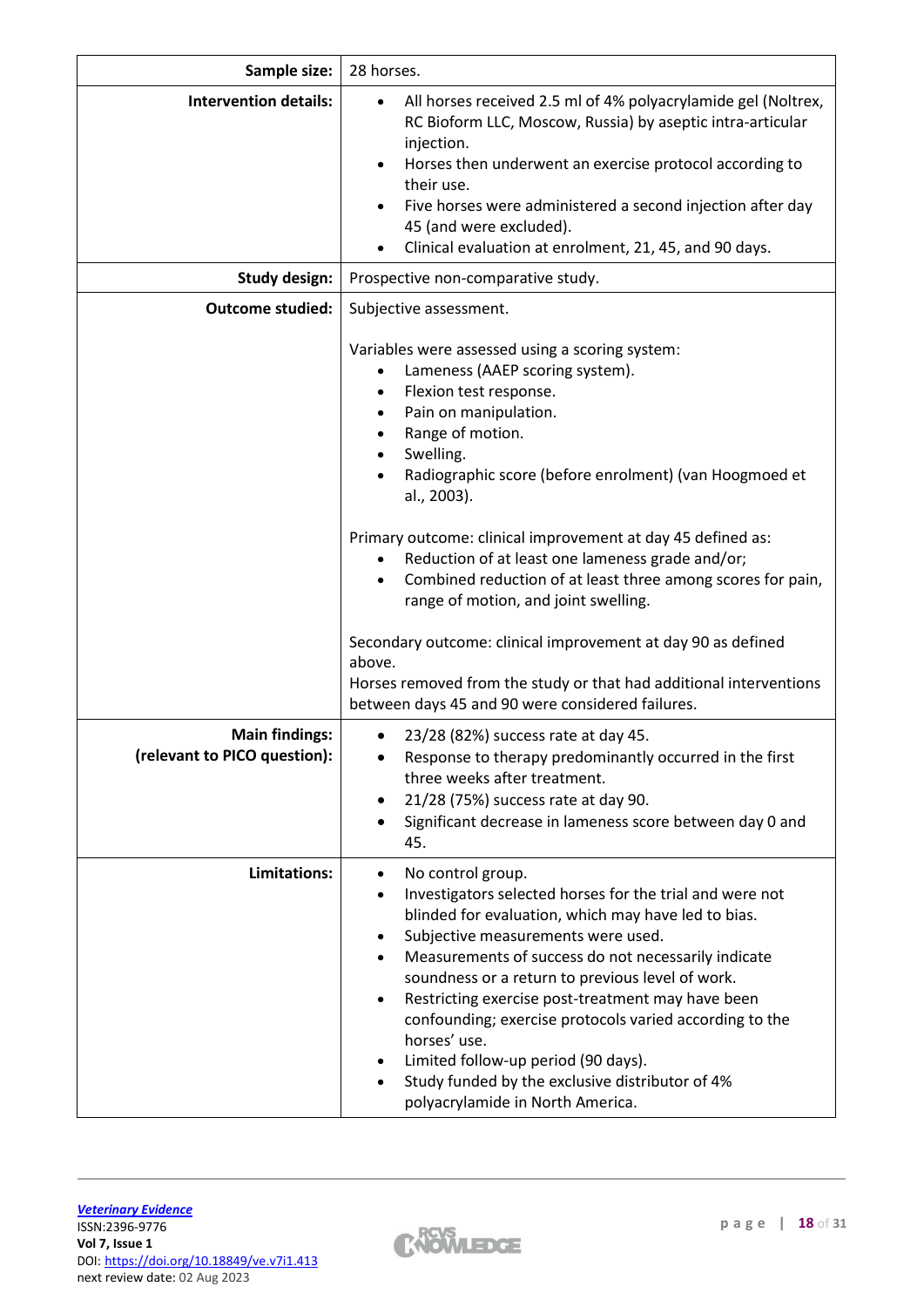| de Clifford (2019)           |                                                                                                                                                                                                                                                                                                                                                                                                                                                                                                                                                                                                                                                                                                                                                                                                                                                                                                                                                                                                                                                                                                                                                                                                                                                                                                                                                                                                                                                                                                                                                                                              |  |
|------------------------------|----------------------------------------------------------------------------------------------------------------------------------------------------------------------------------------------------------------------------------------------------------------------------------------------------------------------------------------------------------------------------------------------------------------------------------------------------------------------------------------------------------------------------------------------------------------------------------------------------------------------------------------------------------------------------------------------------------------------------------------------------------------------------------------------------------------------------------------------------------------------------------------------------------------------------------------------------------------------------------------------------------------------------------------------------------------------------------------------------------------------------------------------------------------------------------------------------------------------------------------------------------------------------------------------------------------------------------------------------------------------------------------------------------------------------------------------------------------------------------------------------------------------------------------------------------------------------------------------|--|
| <b>Population:</b>           | Horses at a single training facility presenting for routine veterinary<br>clinical examination for lameness between 1 June 2015 and 31 May<br>2016 with:<br>Lameness originating from one or more joints<br>$\bullet$<br>(metacarpophalangeal, intercarpal, and radiocarpal)<br>associated with clinical signs of joint inflammation (effusion,<br>heat, swelling, pain).<br>Lameness confirmed by a positive response to intra-articular<br>analgesia (100 mg mepivacaine hydrochloride (Mepivacaine<br>injection, Ceva Animal Health Pty Ltd, Glenorie, NSW,<br>Australia) per joint, horses re-examined after 10 minutes).<br>In horses with multiple joint lameness intra-articular<br>$\circ$<br>analgesia was performed in a different sequence to<br>determine the lameness grade in all affected joints.<br>Radiographs ensuring no confounding factors.<br>Signalment:<br>Age: Mean 5 years (range 3-7 years).<br>Breed: Thoroughbred.<br>Use: Flat racing – working at gallop and racing distances of<br>$1.2 - 2$ km.<br>Exclusion criteria:<br>Osteochondral fragmentation or articular fracture.<br>Joint lameness secondary to infection.<br>Lameness grades of 4 and 5 (modified AAEP lameness scale).<br>Horses having undergone surgery of the joint 3 months<br>$\bullet$<br>preceding or during the study.<br>Any anti-arthritic intra-articular treatment involving the<br>$\bullet$<br>affected joint(s) 2 months preceding or during the study.<br>Use of systemic nutraceuticals throughout the study.<br>Systemic anti-inflammatories within 14 days of examination. |  |
| Sample size:                 | 49 horses (89 joints).                                                                                                                                                                                                                                                                                                                                                                                                                                                                                                                                                                                                                                                                                                                                                                                                                                                                                                                                                                                                                                                                                                                                                                                                                                                                                                                                                                                                                                                                                                                                                                       |  |
| <b>Intervention details:</b> | Day 0: All horses received aseptic intra-articular injection in<br>the affected joint(s) with 2 ml of 2.5% polyacrylamide gel<br>((PAAG) Arthramid Vet; Contura International A/S, Soborg,<br>Denmark) with 100 mg gentamicin (Gentamax 100, CEVA<br>Animal Health, NSW, Australia).<br>All horses were rested for 48 hours after treatment before<br>re-entering training.<br>Follow-up performed at 1, 4, 12, and 24 weeks post<br>injection.                                                                                                                                                                                                                                                                                                                                                                                                                                                                                                                                                                                                                                                                                                                                                                                                                                                                                                                                                                                                                                                                                                                                              |  |
| <b>Study design:</b>         | Non-comparative pilot study.                                                                                                                                                                                                                                                                                                                                                                                                                                                                                                                                                                                                                                                                                                                                                                                                                                                                                                                                                                                                                                                                                                                                                                                                                                                                                                                                                                                                                                                                                                                                                                 |  |
| <b>Outcome studied:</b>      | Subjective assessment.                                                                                                                                                                                                                                                                                                                                                                                                                                                                                                                                                                                                                                                                                                                                                                                                                                                                                                                                                                                                                                                                                                                                                                                                                                                                                                                                                                                                                                                                                                                                                                       |  |
|                              | Variables measured:<br>Lameness score (modified AAEP scale).<br>Radiological score (at baseline).<br>Joint effusion score.                                                                                                                                                                                                                                                                                                                                                                                                                                                                                                                                                                                                                                                                                                                                                                                                                                                                                                                                                                                                                                                                                                                                                                                                                                                                                                                                                                                                                                                                   |  |

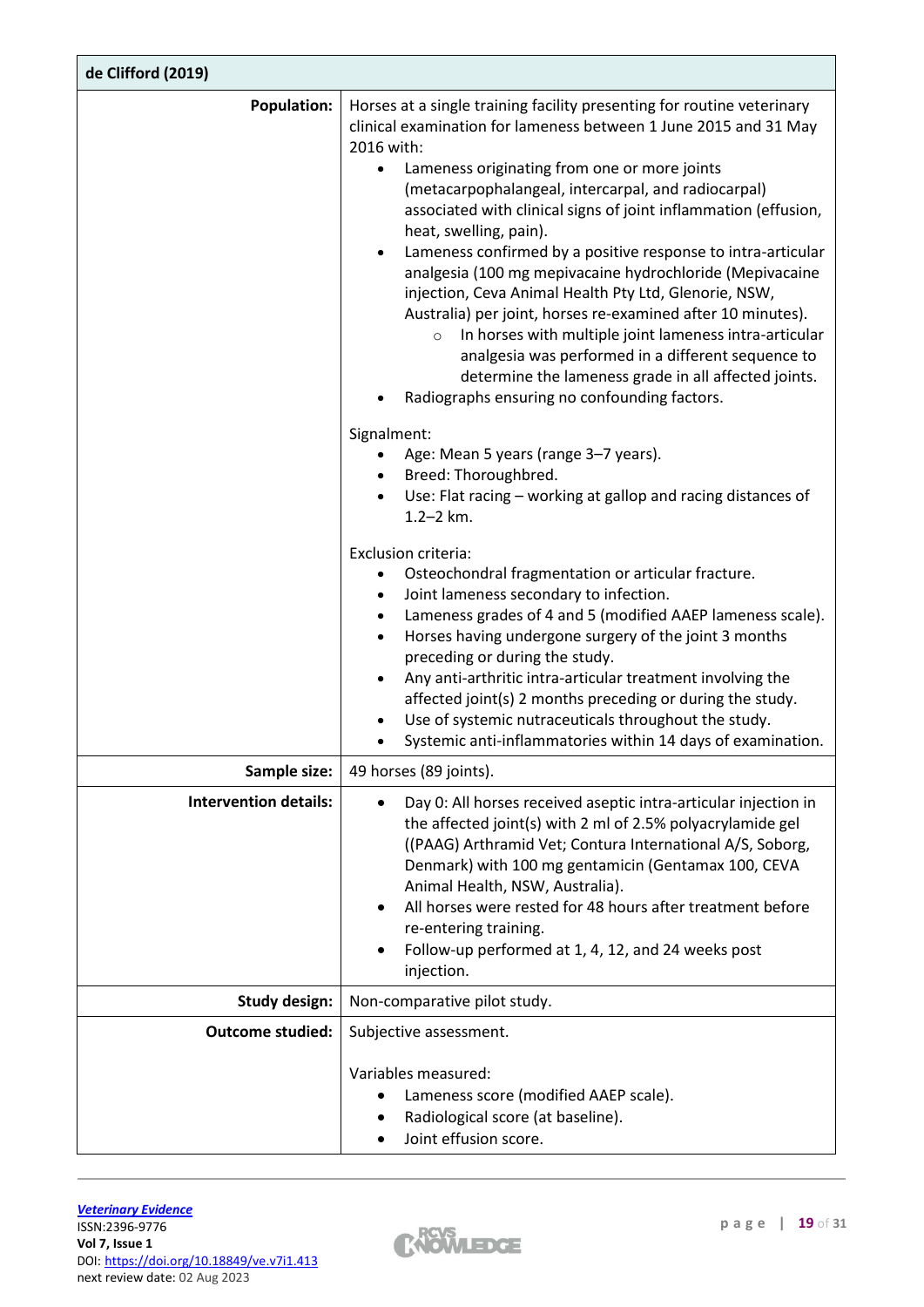|                                                       | Response to flexion test.                                                                                                                                                                                                                                                                                                                                                                                                                                                                                                                                                                                                                                                                                                                                                                                         |
|-------------------------------------------------------|-------------------------------------------------------------------------------------------------------------------------------------------------------------------------------------------------------------------------------------------------------------------------------------------------------------------------------------------------------------------------------------------------------------------------------------------------------------------------------------------------------------------------------------------------------------------------------------------------------------------------------------------------------------------------------------------------------------------------------------------------------------------------------------------------------------------|
| <b>Main findings:</b><br>(relevant to PICO question): | Significant improvement in lameness grades at weeks 1, 4,<br>12, and 24 compared to week 0.<br>0/49 (0%) of horses were free from lameness at 1 week,<br>21/49 (43%) at 4 weeks, 33/49 (67.3%) at 12 weeks and<br>32/49 (65.3%) at 24 weeks.<br>7/49 (14.3%) of horses were not free from lameness but<br>improved enough to remain in race training.<br>Largest reduction in lameness scores occurred at 4 weeks.<br>No significant reduction in joint effusion score was seen.                                                                                                                                                                                                                                                                                                                                  |
| Limitations:                                          | No control group.<br>$\bullet$<br>Horses were selected without randomisation which may<br>have led to bias.<br>Some signalment details not included.<br>Observer was not blinded.<br>Horses with higher lameness grades were excluded which<br>may have led to bias.<br>48/89 (54%) of horses had no radiographic signs of OA so<br>may have had other joint pathology or early OA.<br>Systemic anti-inflammatories were permitted during the<br>study (although not within 14 days of examination).<br>Variables measured were subjective.<br>The study does not provide detail on horses that remained<br>lame.<br>Follow-up was limited to 6 months.<br>Discrepancy in reporting lame-free horses at 24 weeks<br>between the results and discussion sections.<br>Conflict of interest declared by lead author. |

| de Souza (2020)         |                                                                                                                                                                                                                                                                                                                                                |  |  |  |  |
|-------------------------|------------------------------------------------------------------------------------------------------------------------------------------------------------------------------------------------------------------------------------------------------------------------------------------------------------------------------------------------|--|--|--|--|
| <b>Population:</b>      | Adult equines of any breed and modality, with or without joint<br>disease.                                                                                                                                                                                                                                                                     |  |  |  |  |
| Sample size:            | 19 papers were included for qualitative assessment.<br>These involved 3-30 horses (mean 11).<br>One study involved polyacrylamide gel (PAAG).                                                                                                                                                                                                  |  |  |  |  |
| Intervention details:   | The included studies<br>Investigated intra-articular use of hyaluronic acid (HA) or<br>PAAG for the treatment of equine OA.<br>Compared the above medications with a placebo and/or<br>$\bullet$<br>other medication.<br>Evaluated the in vitro or in vivo effect of intra-articular HA or<br>$\bullet$<br>PAAG in normal or diseased tissues. |  |  |  |  |
| Study design:           | Systematic review.                                                                                                                                                                                                                                                                                                                             |  |  |  |  |
| <b>Outcome studied:</b> | Subjective assessment $-$ a meta-analysis was not possible due to the<br>heterogeneity of included studies. The authors investigated whether<br>evidence from the scientific literature supports or refutes the use of<br>HA and PAAG as intra-articular therapy in equines.                                                                   |  |  |  |  |

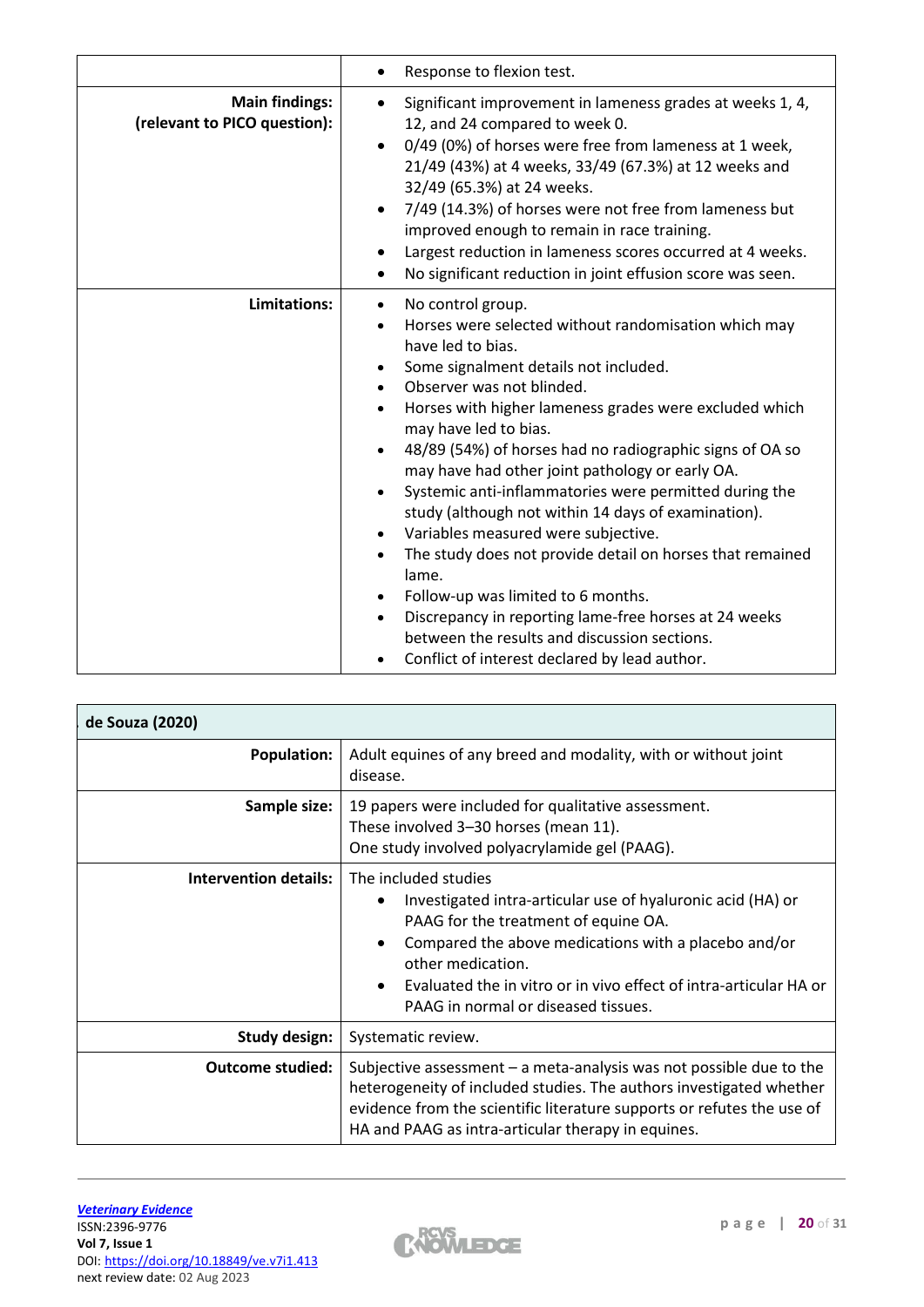| <b>Main findings:</b><br>(relevant to PICO question): | One study examined PAAG; the safety of administration in<br>healthy joints:<br>5 ml 4% PAAG was used.<br>$\cap$<br>There was no evidence supporting clinical efficacy of PAAG<br>therapy in equine OA.                                                                                                                                                                                                   |
|-------------------------------------------------------|----------------------------------------------------------------------------------------------------------------------------------------------------------------------------------------------------------------------------------------------------------------------------------------------------------------------------------------------------------------------------------------------------------|
| Limitations:                                          | No explicit PICO question was asked in this study.<br>In the search strategy only one term for PAAG was used<br>when other variants are possible. This could have led to<br>titles being excluded.<br>The term 'osteoarthritis' was not included in the search<br>strategy.<br>Non-randomised and in vitro studies were included.<br>The methodological quality of included studies was not<br>assessed. |

| <b>Population:</b>                                    | Horses lame due to OA of the distal tarsal joints.                                                                                                                                                                                                                                                                                                                                                                                                                                                                                                                                                                                                                                                                                                                                               |  |  |  |  |
|-------------------------------------------------------|--------------------------------------------------------------------------------------------------------------------------------------------------------------------------------------------------------------------------------------------------------------------------------------------------------------------------------------------------------------------------------------------------------------------------------------------------------------------------------------------------------------------------------------------------------------------------------------------------------------------------------------------------------------------------------------------------------------------------------------------------------------------------------------------------|--|--|--|--|
| Sample size:                                          | Three papers:<br>Two randomised controlled trials.<br>One retrospective study.                                                                                                                                                                                                                                                                                                                                                                                                                                                                                                                                                                                                                                                                                                                   |  |  |  |  |
| <b>Intervention details:</b>                          | The included studies:<br>Investigated use of either intra-articular CS or a systemic<br>bisphosphonate as a therapeutic intervention.<br>Investigated horses with lameness due to OA of the distal<br>tarsal joints                                                                                                                                                                                                                                                                                                                                                                                                                                                                                                                                                                              |  |  |  |  |
| <b>Study design:</b>                                  | Systematic review.                                                                                                                                                                                                                                                                                                                                                                                                                                                                                                                                                                                                                                                                                                                                                                               |  |  |  |  |
| <b>Outcome studied:</b>                               | The authors investigated whether intra-articular CS is more effective<br>than systemic bisphosphonate treatment in long-term lameness<br>reduction in horses that are lame due to distal tarsal joint OA.                                                                                                                                                                                                                                                                                                                                                                                                                                                                                                                                                                                        |  |  |  |  |
| <b>Main findings:</b><br>(relevant to PICO question): | One study reported a positive correlation between<br>$\bullet$<br>treatment with intra-articular CSs for distal hock OA and a<br>modest improved outcome:<br>This paper provided the strongest evidence to<br>$\circ$<br>support intra-articular CSs as the sole treatment in<br>chronic OA.<br>One controlled trial investigating systemic bisphosphonate,<br>although finding significantly lower lameness scores in the<br>treatment group, had poor quality evidence; change to<br>clinical practice was not recommended on this basis.<br>Long-term outcome of intra-articular triamcinolone<br>treatment is not positive for distal tarsal OA.<br>There is insufficient evidence to support use of systemic<br>bisphosphonates over intra-articular CSs to treat equine<br>distal hock OA. |  |  |  |  |
| <b>Limitations:</b>                                   | The paper described as the strongest evidence for CSs did<br>$\bullet$<br>not specify the numbers of horses which also received other<br>intra-articular treatment (hyaluronic acid). This weakens the                                                                                                                                                                                                                                                                                                                                                                                                                                                                                                                                                                                           |  |  |  |  |

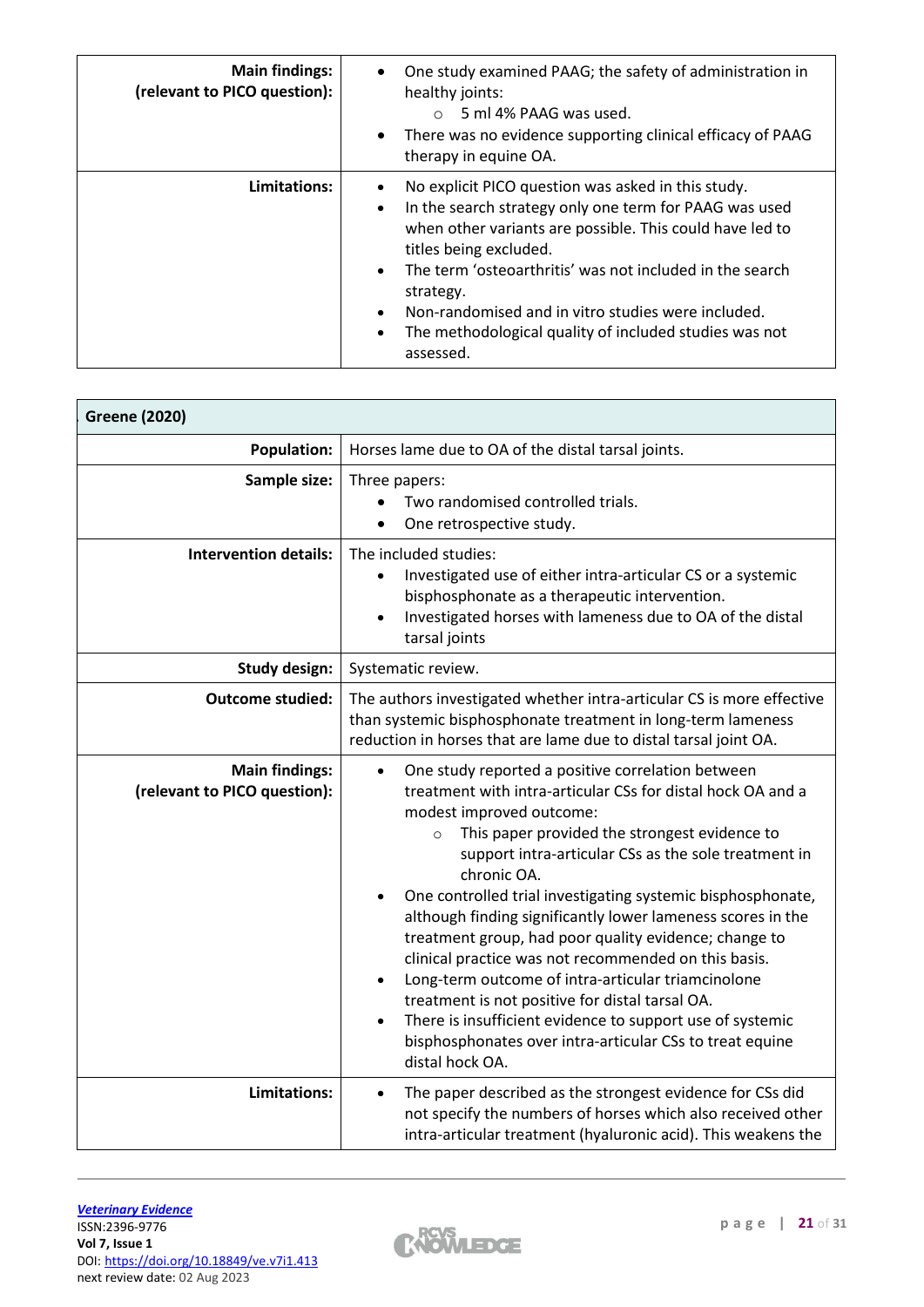| evidence for CSs. The same paper was excluded from this<br>Knowledge Summary for this reason.<br>Two papers reviewed did not use CS or bisphosphonate as a<br>$\bullet$<br>single treatment.<br>Other treatments that could have affected lameness<br>$\circ$<br>were used in the study protocol, e.g. hyaluronic acid,<br>non-steroidal anti-inflammatories.<br>No process for paper assessment is described.<br>$\bullet$<br>No statistical analysis possible due to the variability of the<br>$\bullet$ |
|------------------------------------------------------------------------------------------------------------------------------------------------------------------------------------------------------------------------------------------------------------------------------------------------------------------------------------------------------------------------------------------------------------------------------------------------------------------------------------------------------------|
| papers.                                                                                                                                                                                                                                                                                                                                                                                                                                                                                                    |

| da Silva Xavier (2021)                                |                                                                                                                                                                                                                                                                                                                                                                                                                                                             |  |  |  |  |
|-------------------------------------------------------|-------------------------------------------------------------------------------------------------------------------------------------------------------------------------------------------------------------------------------------------------------------------------------------------------------------------------------------------------------------------------------------------------------------------------------------------------------------|--|--|--|--|
| <b>Population:</b>                                    | Horses with OA - all included articles evaluated horses with at least<br>one joint affected by degenerative disease confirmed by clinical and<br>complementary (for example, radiographic) examination.                                                                                                                                                                                                                                                     |  |  |  |  |
| Sample size:                                          | 23 papers were included for systematic review.<br>$\bullet$<br>16/23 papers were included in the network meta-analysis.<br>$\bullet$<br>6/23 papers involved polyacrylamide gel (PAAG) - all six<br>$\bullet$<br>were used in the systematic review and meta-analysis.<br>724 horses were evaluated in included studies.<br>188 horses were in studies involving PAAG.<br>$\circ$<br>160 horses received a single intra-articular PAAG<br>O<br>application. |  |  |  |  |
| <b>Intervention details:</b>                          | The included studies:<br>Had an observational and / or experimental design.<br>Used PAAG or hyaluronic acid (HA) (alone or in combination<br>with other substances).<br>Compared the degree of lameness before and after<br>$\bullet$<br>treatment.<br>Used resolution of lameness as an outcome.<br>Studies included in the meta-analysis:<br>Described the intervention clearly.<br>$\bullet$                                                             |  |  |  |  |
|                                                       | Used a validated outcome measure.<br>Used a prospective design.<br>$\bullet$<br>Clearly presented the results regarding animals that were<br>$\bullet$<br>removed or lost from the study.                                                                                                                                                                                                                                                                   |  |  |  |  |
| <b>Study design:</b>                                  | Systematic review and meta-analysis.                                                                                                                                                                                                                                                                                                                                                                                                                        |  |  |  |  |
| <b>Outcome studied:</b>                               | The efficacy of PAAG alone or HA alone and combined with other<br>products and in reducing lameness in horses with OA.                                                                                                                                                                                                                                                                                                                                      |  |  |  |  |
| <b>Main findings:</b><br>(relevant to PICO question): | The probability of lameness being reduced was highest with<br>PAAG followed by HA and HA combined with other<br>treatments.<br>The reduction in lameness associated with PAAG was<br>$\bullet$<br>significantly greater compared to HA alone or combined<br>with other products.<br>120/160 (75%) horses treated with a single intra-articular<br>application of PAAG had relief from pain and lameness.<br>No adverse effects were associated with PAAG.   |  |  |  |  |

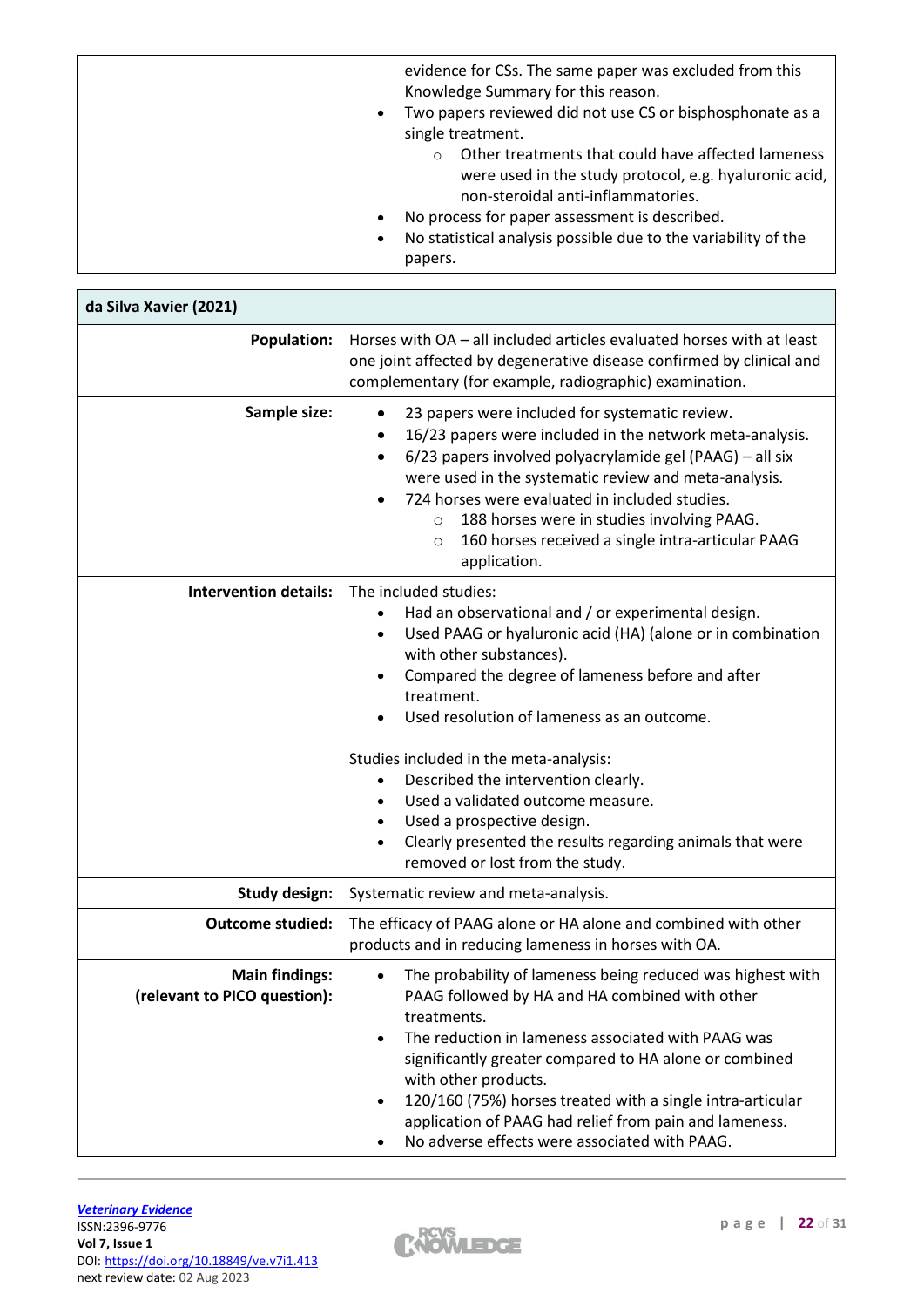|              | PAAG has a long duration of action.                                                                                                                                                                                                                                                                                                                                                                                                                                                                                                                                                                                                                                                                                                          |  |  |  |
|--------------|----------------------------------------------------------------------------------------------------------------------------------------------------------------------------------------------------------------------------------------------------------------------------------------------------------------------------------------------------------------------------------------------------------------------------------------------------------------------------------------------------------------------------------------------------------------------------------------------------------------------------------------------------------------------------------------------------------------------------------------------|--|--|--|
| Limitations: | Studies with a control group for comparison were not<br>required in the inclusion criteria.<br>In some HA studies a control group, involving the<br>$\circ$<br>application of saline, was used; no horses showed<br>improvement in clinical signs. From this, the authors<br>state that it is possible to determine the efficacy of a<br>drug without a control group as 'it is known there<br>will never be a spontaneous improvement'.<br>Most studies were not randomised.<br>No study involving PAAG used a control group.<br>All PAAG papers involved selection bias and detection bias.<br>Only indirect comparisons between studies could be made.<br>All studies showed a moderate risk of bias for PAAG and<br>control comparisons. |  |  |  |

## **Appraisal, application and reflection**

There is currently no evidence to support the use of intra-articular PAAG compared to CS to alleviate symptoms of lameness associated with OA in horses. To reach this conclusion, papers investigating the use of each treatment for OA were appraised and, in general, the strength of evidence was weak because most studies did not involve a control population. Direct comparison of the studies reviewed was inappropriate due to differing sample sizes and methodology. No single paper compared the response to treatment using PAAG or CS alone. Unfortunately, the most relevant clinical study documenting significant difference had to be excluded as the comparison was made between PAAG and combined hyaluronic acid and CS (Tnibar et al., 2014b).

Anecdotally, steroids are effective in alleviating lameness caused by OA; this is supported by research involving horses with induced OA. A significant reduction in lameness has been demonstrated following injection of triamcinolone and 6-alpha-methylprednisolone acetate in an osteochondral fragment model (Frisbie et al., 1997; and Frisbie et al., 1998). Triamcinolone acetonide has produced significant analgesia in lipopolysaccharide-induced synovitis (Kay et al., 2008; and Neuenschwander et al., 2019). A review of the literature reporting the use of CS in models of OA is beyond the scope of this Knowledge Summary.

Pain relief has been attributed to the inhibition of prostaglandin synthesis through inhibition of the enzyme phospholipase A2 and reduction of cyclooxygenase ((COX)-2)) expression (Caron, 2005). Multiple effects on signal transduction pathways are reported in the medical literature, with upregulation of anti-inflammatory genes that produce molecules such as interleukin-10 and inhibitor of nuclear factor kappa-beta (NF-kB) and suppression of genes that code for inflammatory proteins through inhibition of pro-inflammatory transcription factors such as NF-kB (Barnes, 2006). Evidence for intra-articular corticosteroid consisted largely of case series (van Pelt 1963; van Pelt et al., 1970; and van Pelt et al., 1971) with poor methodology that compromised the interpretation of their findings. The studies reported the use of 6-alpha-methylprednisolone, betamethasone disodium phosphate, betamethasone acetate, and flumethasone. In these studies, samples were small, and diagnoses were often vague with no mention of diagnostic anaethesia in the lameness investigation. Clinical outcomes were often reported as secondary data to synovial fluid analysis. Reporting of clinical outcomes was extremely subjective with little or no information on lameness severity prior to treatment and no attempt to grade the lameness using a scale. There was also limited or no information regarding follow-up or whether the horses returned to their previous level of activity. In the study by Nicpoń et al. (2013), CS was not the focus of the research, but provided a comparison with the use of intra-articular mesenchymal stem cells. The evidence was of poor quality due to a small sample size, a lack of detail in the methodology, no diagnostic imaging, no lameness grading, and no numerical data or statistical analysis. The study by de Grauw et al. (2016) was of better quality with use of a lameness scale (Ross, 2003) and randomisation of treatments; however, there was

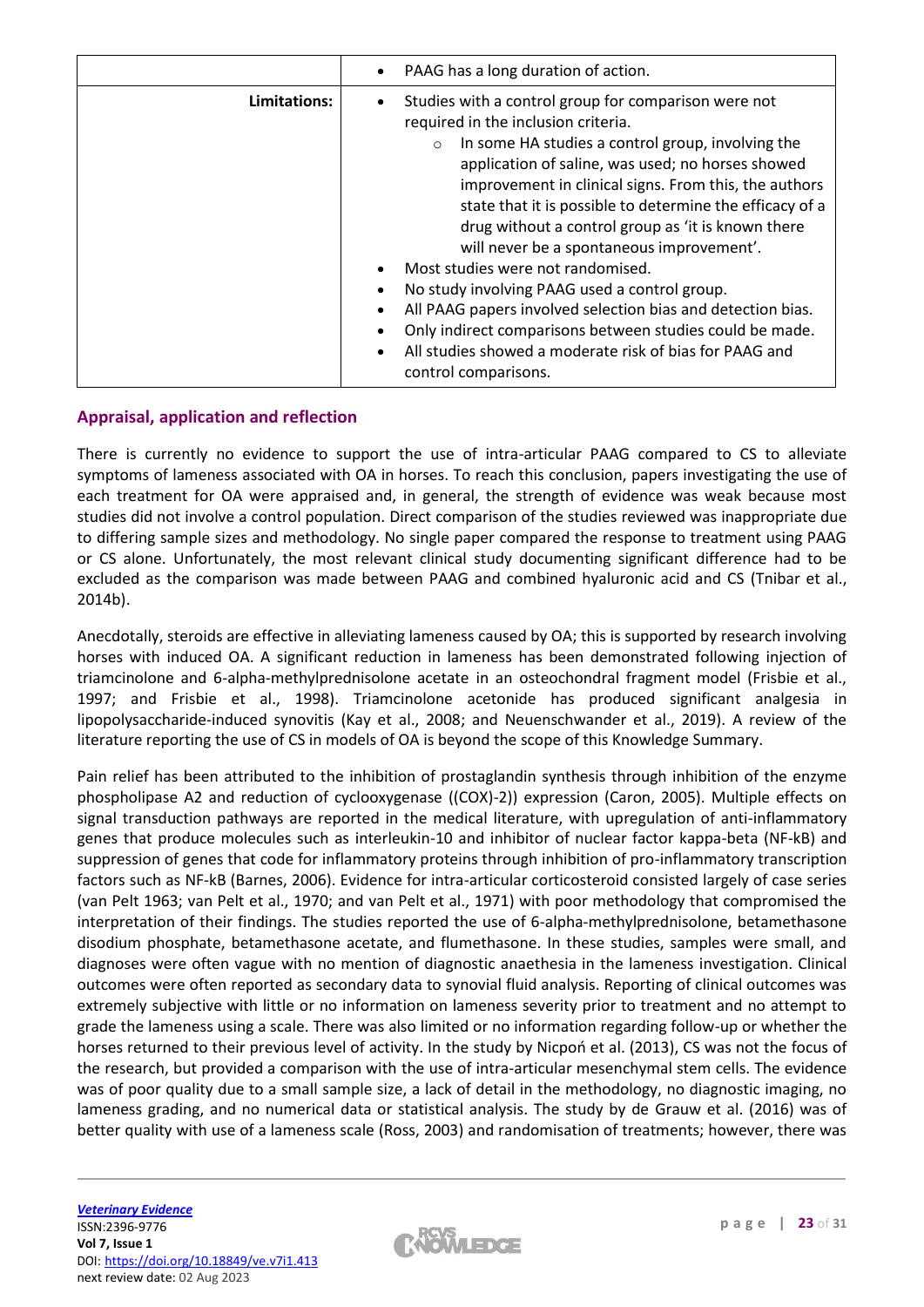no diagnostic imaging used as an inclusion criterion, no blinding and follow-up was limited to 3 months. The latter two studies were included despite a lack of radiographic evidence to confirm OA as they were considered pertinent to the PICO question and given the high prevalence of OA as a cause of equine articular pathology (Frisbie, 2006; Neundorf et al., 2010; and de Souza, 2016). The systematic review by Greene (2020) involved a thorough literature search and indicated moderate evidence for the use of CS to treat distal tarsal OA; however, any alleviation of lameness was not long term. Similar to the present Knowledge Summary, Greene (2020) was limited by the lack of controlled studies. Another significant weakness was that the selected papers involved the combination of CS with other anti-inflammatory agents.

The lack of good-quality evidence using controlled trials to investigate intra-articular CS in clinical OA is surprising given that this is extremely common practice in equine orthopaedics. In a survey conducted by the American Association of Equine Practitioners, 549/737 (74.5%) of respondents used intra-articular corticosteroid in joints with radiographic evidence of OA. A majority (621/803 [77.3%]) used triamcinolone acetonide in high-motion joints and (584/803 [72.7%]) used methylprednisolone acetate in low-motion joints (Ferris et al., 2011). From the evidence analysed in this Knowledge Summary, it can be inferred that CSs do have an effect in reducing lameness due to OA but that this effect is likely short term.

Polyacrylamide gel is a synthetic non-degradable, biocompatible and non-toxic substance with waterexchanging abilities (Zarini et al., 2004; and Brahm et al., 2012). It is a relatively recent addition to the clinician's options when considering treatments for OA. Christensen et al. (2016a) demonstrated integration of PAAG into the synovial layer in normal and osteoarthritic equine joints examined post-mortem up to 2 years post injection. Similar changes were demonstrated in normal rabbit knee joints up to 1 year post injection. Mechanisms by which PAAG may alleviate the clinical signs of OA are currently unknown. Its viscoelastic properties may have a shock absorbing effect, reducing impact forces on joints during exercise (Janssen et al., 2012; and da Silva Xavier, 2021). Another hypothesis is that joints with PAAG have better elastance compared to control joints (Tnibar et al., 2014a; and Tnibar et al., 2017); human knees affected by OA have a greater stiffness coefficient compared to normal controls (Hall et al., 2014). Furthermore, horses with OA that responded well to PAAG showed a reduced pain response to passive joint manipulation (Tnibar et al., 2015). Alternatively, PAAG may cover subchondral mechanoreceptors, preventing neural stimulation (Janssen et al., 2012); reduced mechanoreceptor activation may also occur due to increased elasticity of the joint (de Clifford et al., 2019). Coating the cartilage surface may also facilitate fibrocartilaginous healing (Slesarenko & Shirokova, 2012). Polyacrylamide gel may provide viscosupplementation and aid joint lubrication (Tnibar et al., 2014a; and McClure & Wang, 2017) which in turn could reduce pain (Silva Cabete, 2018). Viscosupplementation may also aid disease stabilisation (Tnibar et al., 2014a; and Tnibar et al., 2017).

In this Knowledge Summary, there were no controlled studies investigating PAAG in naturally occurring equine OA. This weakens the rationale for its use. Studies involving PAAG to treat OA were prospective and noncomparative. Overall, the methodology and reporting in these studies were better than those reporting CS use, perhaps due to their more recent publication. Limitations often included a small sample size (12–49 horses), subjective assessment of lameness, potential selection bias and a lack of blinding. One systematic review (de Souza et al., 2020) investigated the use of PAAG but its conclusions were similarly limited by the lack of controlled trials. Although a meta-analysis is considered the highest level of evidence (Murad et al., 2016), the study appraised in this Knowledge Summary (da Silva Xavier et al., 2021) was limited by a lack of controlled trials and bias, and the heterogenous nature of the studies weakened the statistical analysis that could be performed. The authors stated that it is possible to determine the efficacy of a drug without a control group as 'it is known there will never be a spontaneous improvement' – this was due to some horses showing no improvement after application of saline in studies relating to hyaluronic acid (HA). This, however, seems a tenuous assumption.

One comparative study (Tnibar et al., 2014b) reported significant improvement in horses with OA treated with PAAG compared to those treated with triamcinolone acetonide and hyaluronic acid. The addition of hyaluronic acid to intra-articular steroid meant that this paper was excluded from the present analysis. Several papers have considered horses to act as their own controls however this is not ideal. The abstract by Bathe et al. (2016) was excluded from this Knowledge Summary due to its being a conference proceeding. The authors

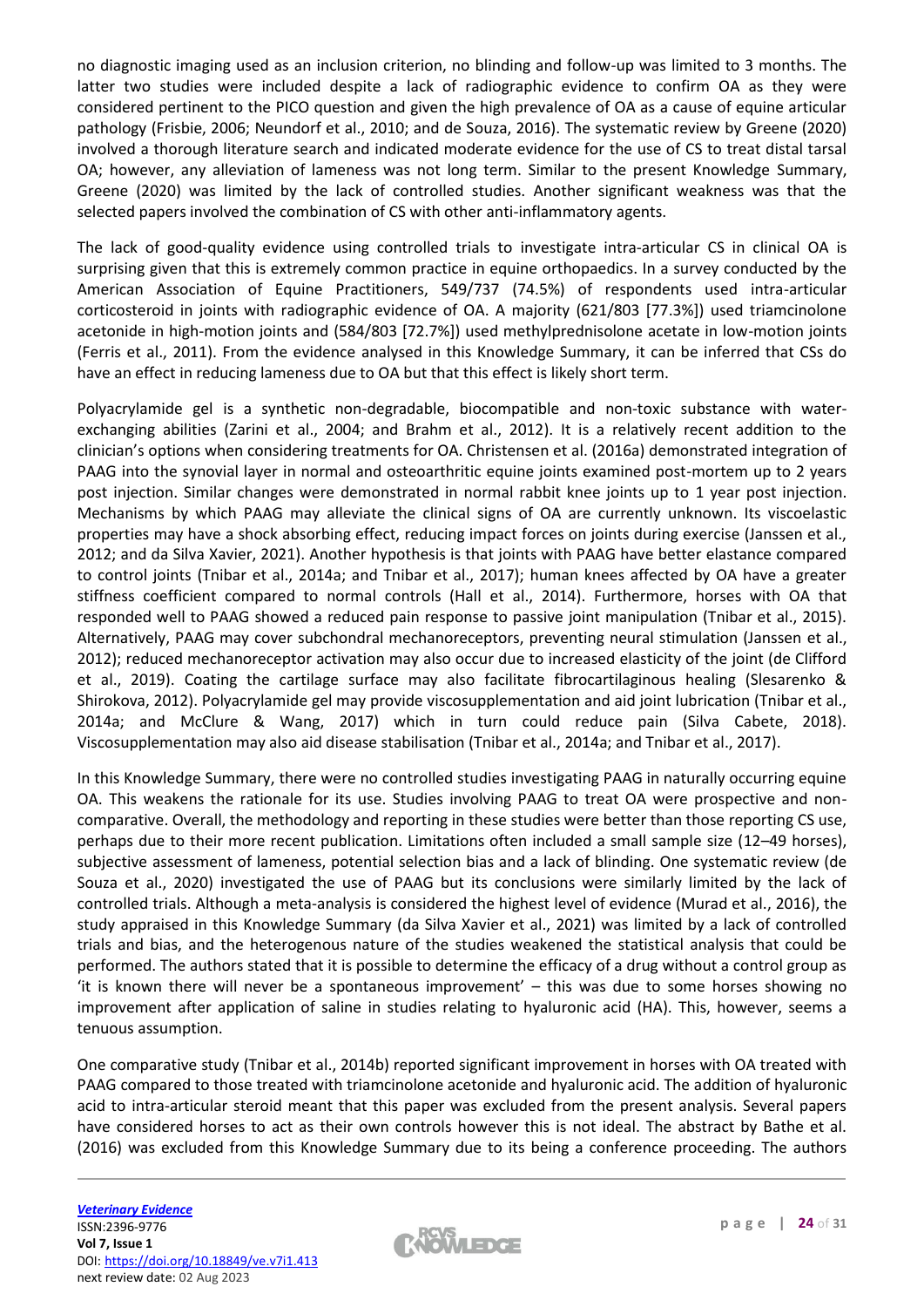reported a case series of 20 horses with lameness due to OA of the proximal or distal interphalangeal joints diagnosed using diagnostic anaesthesia and imaging (radiography or standing MRI). All horses had not responded to previous intra-articular CS injection. All horses received 1 ml of PAAG (ArthramidVet, Contura International A/S, DK-2860 Søborg, Denmark) then underwent 4 weeks of exercise restriction before a progressive return to ridden exercise. Re-examination and a telephone survey were used to follow-up the cases; median follow-up time was 12 months. The average duration of lameness was 15 months and the average lameness score was 3/10 (grading system not given). One horse was treated twice and had a transient adverse reaction (not fully described). 12/18 cases returned to full function, 3/18 to lower level function and 3/18 failed to improve (two horses were lost to long-term follow-up). Although these cases had previously failed to respond to intra-articular corticosteroid, a direct comparison between horses receiving corticosteroid and PAAG would provide more robust evidence for intra-articular PAAG to treat OA. In this Knowledge Summary, Janssen et al. (2012) reported a small case series of horses that responded to PAAG which had chronic or recurrent lameness for greater than 3 months' duration due to distal interphalangeal joint OA diagnosed using nerve blocks, intra-articular anaesthesia, radiological and MRI findings. The horses had previously failed to respond to intra-articular glucocorticoid, hyaluronic acid and autologous conditioned serum, used alone or in combination; however exact treatment protocols and timings were not described. De Clifford et al. (2019) reported that 20% of horses had failed to respond to other treatments. The authors suggested that these horses could have been considered as their own positive controls; however, small case numbers and lack of detailed treatment information precluded statistical analysis. Similarly, Tnibar et al. (2015) reported that 86% of horses had received prior unsuccessful anti-osteoarthritic treatment which, again, was not defined in detail. Retrospective analysis is not ideal, and a control group is required for meaningful assessment.

In an experimental OA model, 3/4 of goats were non-lame 4 months after treatment with PAAG; 2 control goats remained lame (Tnibar et al., 2014a). Whilst used in therapeutic and cosmetic surgical augmentation of soft tissue structures (Fernández-Cossío & Castaño-Oreja, 2006; Bello et al., 2007; Christensen, 2009; Pallua & Wolter, 2010; and Sokol et al., 2014) and ocular bioimplants (Lloyd et al., 2001), PAAG has also been used in the treatment of human-knee OA (Zar et al., 2012; Christensen & Daugaard, 2016b; Issin et al., 2018; Henriksen et al., 2018; and Overgaard Sr et al., 2018). Comparative and controlled studies are similarly limited. Issin et al. (2018) compared PAAG with methylprednisolone for patients with knee OA and found no statistically significant difference between the treatments based on the Western Ontario and McMaster Universities Arthritis (WOMAC) Index and patient self-assessment. A limitation of this study was the heterogeneity of the treatment groups. In a prospective cohort study, authors found statistically and clinically significant reductions in WOMAC pain, WOMAC stiffness, physical function, and WOMAC total after 4 months which persisted after 1 year. No control group was included in this study and subjects were not blinded (Henriksen et al., 2018). The evidence assessed in this Knowledge Summary indicates that intra-articular PAAG may be effective in alleviating lameness due to naturally occurring OA in horses and that its effect may be longer term than CSs. One therapeutic agent cannot be recommended in favour of the other as there are no experimental studies which compare them.

Osteoarthritis is a frequent cause of equine lameness hence this PICO question is extremely relevant to clinical practice. To answer this question effectively, a prospective randomised, blinded control trial including a large sample size of horses with naturally occurring OA with considerable long-term follow-up is warranted. Suggested inclusion criteria for such a study would be horses with OA diagnosed using diagnostic anaethesia and a thorough imaging assessment including radiography and MRI; a detailed, standardised anamnesis and clinical examination should also be performed. Horses that received any other potentially lameness-altering medication prior to or during the study should be excluded. Corticosteroid and PAAG should be trialled in isolation (in this Knowledge Summary, studies were excluded if the therapeutic agents of interest were used in combination with other medication that could alter lameness). A non-treated control group would be ideal; however, this is not ethical in a lame animal. In addition, some horse owners would be unlikely to consent to such a study unless their horse received some form of treatment. Objective gait analysis, to eliminate observer bias, is also recommended (Keegan et al., 2010). Suitable outcomes that could be measured in addition to lameness severity could include return to previous level or a higher level of work, joint circumference and

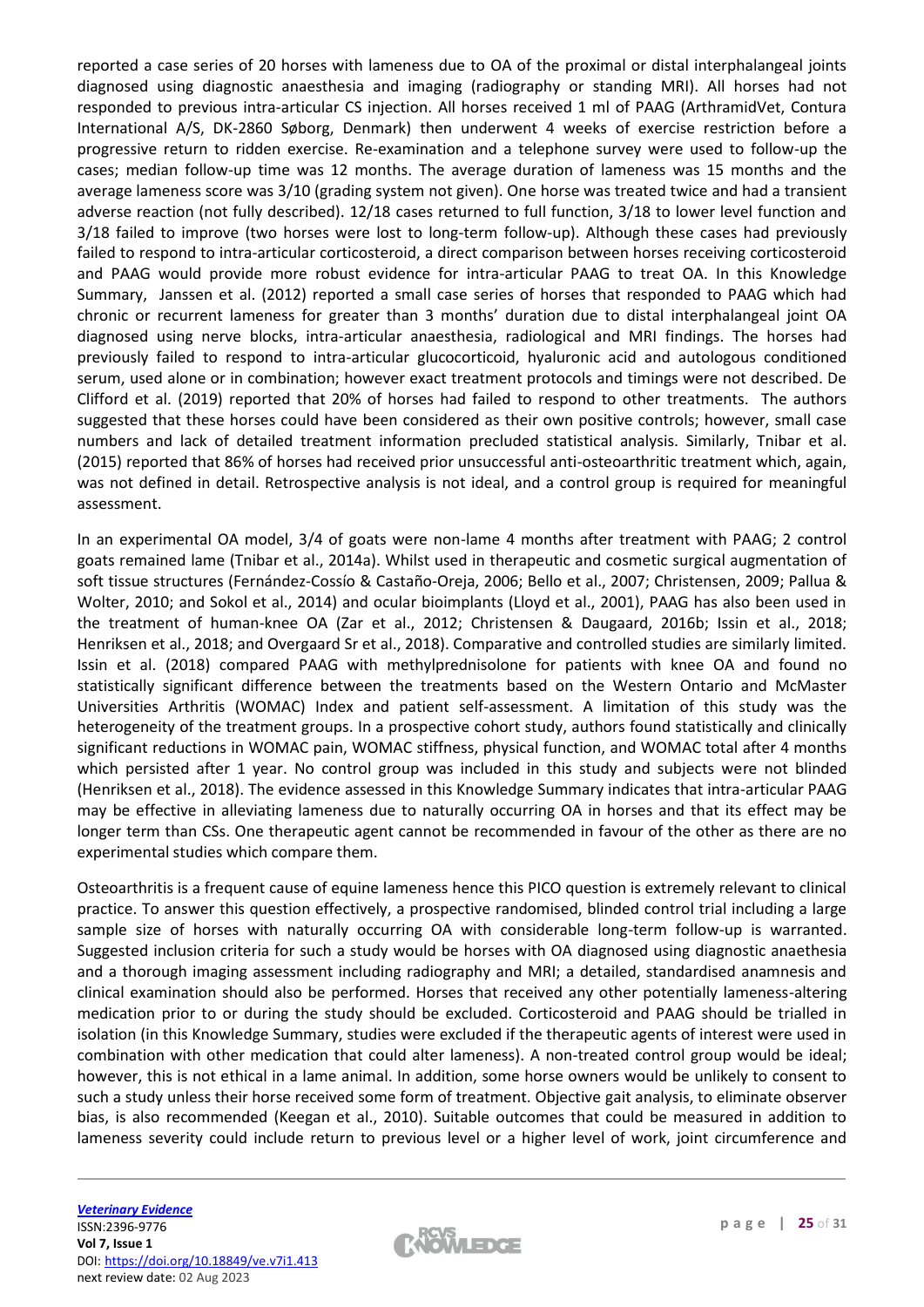owner satisfaction. Standardisation of outcomes would facilitate the development of meta-analyses. With this information, more meaningful conclusions regarding the optimal treatment for clinical OA in equines could be made.

## **Methodology Section**

| <b>Search Strategy</b>                   |                                                                                                                                                                                                                                                                                                                                                                                                                                                                                                                                                                |  |  |  |  |
|------------------------------------------|----------------------------------------------------------------------------------------------------------------------------------------------------------------------------------------------------------------------------------------------------------------------------------------------------------------------------------------------------------------------------------------------------------------------------------------------------------------------------------------------------------------------------------------------------------------|--|--|--|--|
| Databases searched and dates<br>covered: | CAB Abstracts on OVID interface 1973-2021 week 31<br>PubMed on the NCBI interface from 1920 to August 2021                                                                                                                                                                                                                                                                                                                                                                                                                                                     |  |  |  |  |
| Search terms:                            | <b>CAB Abstracts:</b><br>1. horse* or pony or ponies or equine* or exp horses/<br>2. osteoarthrit* or osteo-arthrit* or OA or 'joint disease*' or<br>DJD or arthrit* or exp osteoarthritis/ or exp arthritis/ or exp<br>joint diseases/<br>3. polyacrylamide or arthramid or aquamid or PAAG<br>4. steroid* or corticosteroid* or glucocorticoid* or corticoid or<br>triamcinolone or triamcinalone or methylprednisolon* or<br>prednisolon* or exp glucocorticoids/ or exp prednisolone/ or<br>exp prednisone/ or exp steroids/<br>1 and 2 and (3 or 4)<br>5. |  |  |  |  |
|                                          | PubMed:<br>1. horse or pony or ponies or equine<br>2. arthritis or arthritic or arthritogenic or arthritical or<br>osteoarthritis or osteoarthritic or osteo-arthritis or osteo-<br>arthritic or "joint disease" or "joint diseases" or OA or DJD<br>polyacrylamide or arthramid or aquamid or PAAG<br>3.<br>steroid or corticosteroid or glucocorticoid or corticoid or<br>4.<br>triamcinolone or triamcinalone or methylprednisolone or<br>prednisolone<br>5. 1 and 2 and $(3 or 4)$                                                                         |  |  |  |  |
| Dates searches performed:                | 02 Aug 2021                                                                                                                                                                                                                                                                                                                                                                                                                                                                                                                                                    |  |  |  |  |

| <b>Exclusion / Inclusion Criteria</b> |                                                                                                                                                                                                                                                                                                                    |  |  |
|---------------------------------------|--------------------------------------------------------------------------------------------------------------------------------------------------------------------------------------------------------------------------------------------------------------------------------------------------------------------|--|--|
| Exclusion:                            | Not relevant to question including in vitro studies and induced<br>synovitis. Use of combination treatments where effect of either<br>therapeutic agent alone is not explicit. Non-English language.<br>Narrative review, conference proceeding, opinion article, book<br>chapter. Papers that were not available. |  |  |
| Inclusion:                            | Use of CSs and or PAAG to treat OA in the horse where clinical signs<br>associated with lameness were measured as an outcome.                                                                                                                                                                                      |  |  |

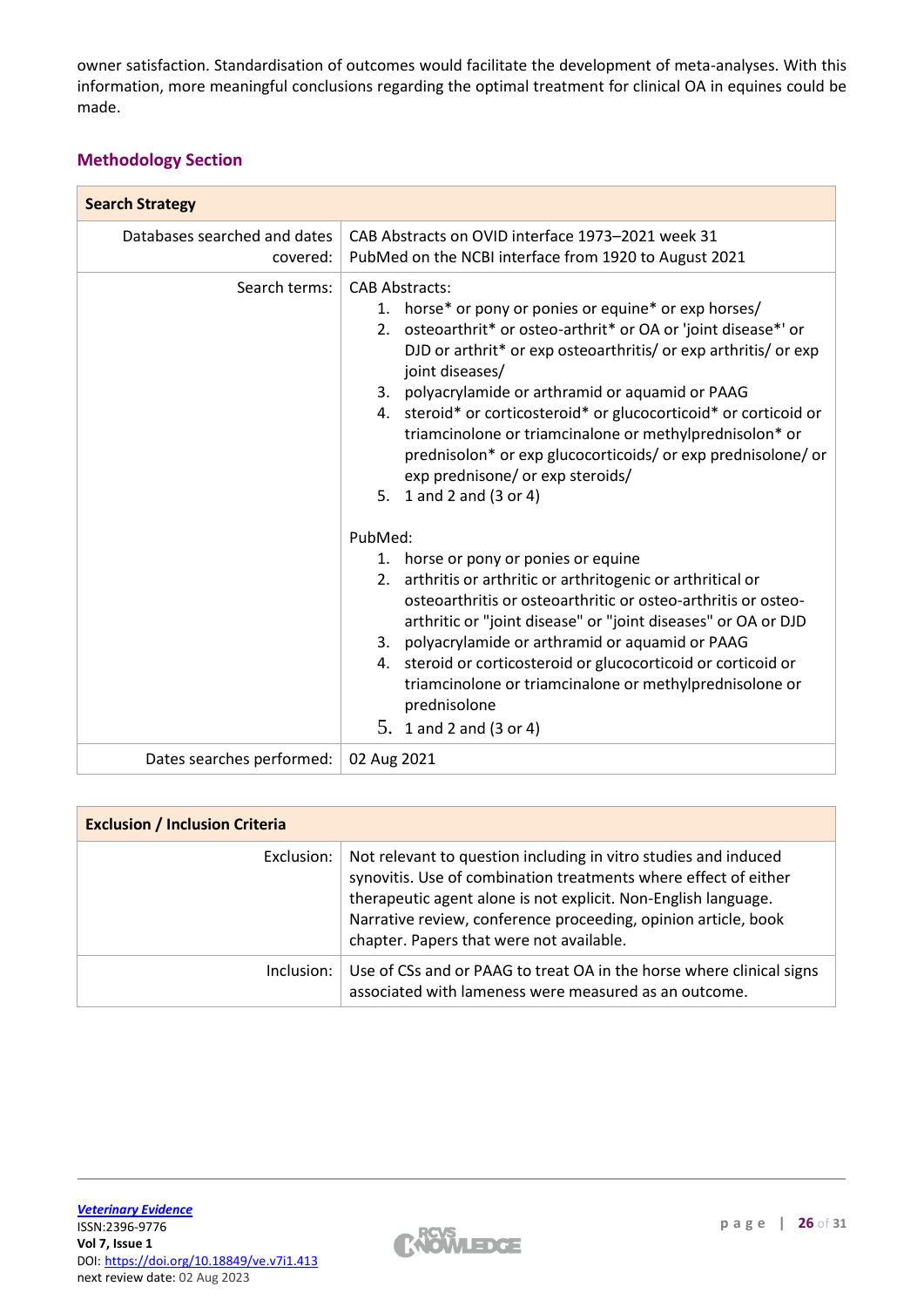| <b>Search Outcome</b>                         |                                       |                                                |                                                                |                                                                                                               |                                                      |                                    |
|-----------------------------------------------|---------------------------------------|------------------------------------------------|----------------------------------------------------------------|---------------------------------------------------------------------------------------------------------------|------------------------------------------------------|------------------------------------|
| <b>Database</b>                               | <b>Number</b><br><b>of</b><br>results | Excluded -<br><b>Irrelevant</b><br>to question | $Excluded -$<br><b>Relevant but</b><br>non-English<br>language | Excluded $-$<br><b>Relevant but</b><br>non-systematic<br>review,<br>conference<br>proceeding,<br>book chapter | $Excluded -$<br><b>Relevant but</b><br>not available | <b>Total</b><br>relevant<br>papers |
| CAB<br>Abstracts                              | 385                                   | 282                                            | 25                                                             | 62                                                                                                            | 7                                                    | 9                                  |
| PubMed                                        | 205                                   | 181                                            | $\overline{2}$                                                 | 16                                                                                                            | 0                                                    | 6                                  |
| Total relevant papers when duplicates removed |                                       |                                                |                                                                | 12                                                                                                            |                                                      |                                    |

# **CONFLICT OF INTEREST**

The author declares no conflicts of interest.

# **REFERENCES**

- 1. Barnes, P.J. (2006). How corticosteroids control inflammation: Quintiles Prize Lecture 2005. *British Journal of Pharmacology*, 148(3), 245–254. DOI: <https://doi.10.1038/sj.bjp.0706736>
- 2. Bathe, A.P., Mercedes Read, R. & Briggs, C. (2016). Intra-articular polyacrylamide hydrogel for the treatment of 20 horses with non-responsive osteoarthritis of the interphalangeal joints: a prospective study. [Abstract] *Veterinary and Comparative Orthopaedics and Traumatology*. 29(2), A1. [online] Available

at: [https://static1.squarespace.com/static/5571dbd0e4b02ba2bd5bdfdc/t/56edb83ee32140b9abbc6e](https://static1.squarespace.com/static/5571dbd0e4b02ba2bd5bdfdc/t/56edb83ee32140b9abbc6e1d/1458419775154/VCOT-VOS-2016-Abstracts-Part-I.pdf) [1d/1458419775154/VCOT-VOS-2016-Abstracts-Part-I.pdf](https://static1.squarespace.com/static/5571dbd0e4b02ba2bd5bdfdc/t/56edb83ee32140b9abbc6e1d/1458419775154/VCOT-VOS-2016-Abstracts-Part-I.pdf) [Accessed 14 Aug 2021].

- 3. Bello, G., Jackson, I.T., Keskin, M., Kelly, C., Dajani, K., Studinger, R., Kim, E.M.H., Lincoln, D., Silberberg, B. & Lee, A. (2007). The use of polyacrylamide gel in soft-tissue augmentation: an experimental assessment. *Plastic and Reconstructive Surgery*. 119(4), 1326–1336. DOI: <https://doi.org/10.1097/01.prs.0000254824.13065.3b>
- 4. Brahm, J., Lessel, R., Ditlev, S. & Schmidt, R. (2012). Flux of selected body fluid constituents and benzylpenicillin in polyacrylamide hydrogel (PAAG). *Journal of Tissue Engineering and Regenerative Medicine*. 6(10), 793–802. DOI: <https://doi.org/10.1002/term.485>
- 5. Caron, J.P. (2005). Intra-articular injections for joint disease in horses. *Veterinary Clinics of North America*: *Equine Practice*. 21(3), 559–573. DOI: <https://doi.101016/j.cveq.2005.07.003>
- 6. Christensen, L.H. (2009). Host tissue interaction, fate, and risks of degradable and nondegradable gel fillers. *Dermatologic Surgery*. 35(Suppl 2), 1612–1619. DOI: <https://doi.10.1111/j.152404725.2009.01338.x>
- 7. Christensen, L., Camitz, L, Illigen, K.E., Hansen, M., Sarvaa, R. & Conaghan, P.G. (2016a). Synovial incorporation of polyacrylamide hydrogel after injection into normal and osteoarthritic animal joints. *Osteoarthritis and Cartilage*. 24(11), 1999–2002. DOI: <https://dx.doi.org/10.1016/j.joca.2016.07.007>

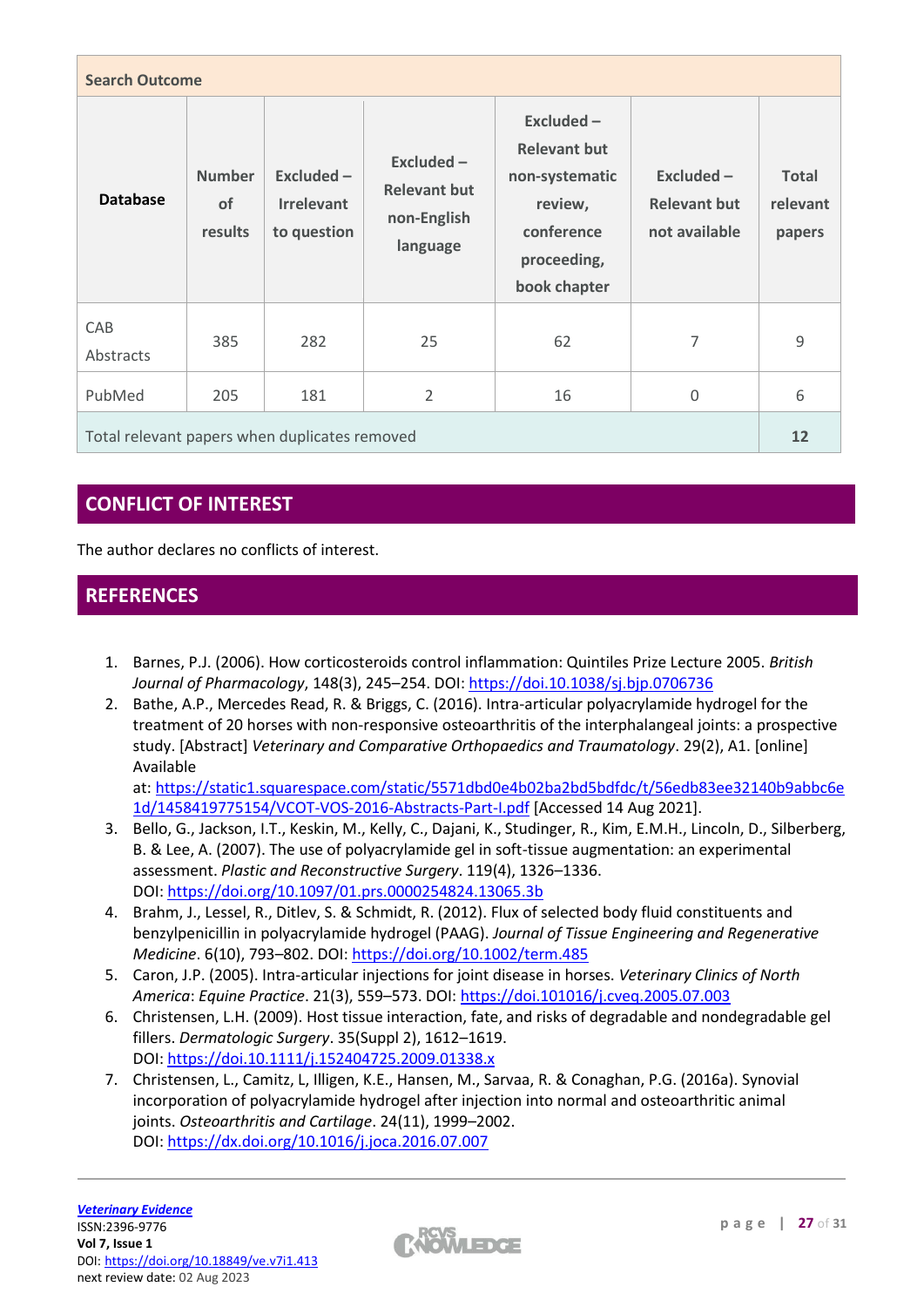- 8. Christensen, L.H. & Daugaard, S. (2016b). Histological appearance of the synovial membrane after treatment of knee osteoarthritis with polyacrylamide gel injections: a case report. *Journal of Arthritis*. 5(5), 1000217. DOI: <https://dx.doi.org/10.4172/2167-7921.1000217>
- 9. da Silva Xavier, A.A., Pinto da Rosa, P., de Brum Mackmill, L. & Roll, V.F.B. (2021). An assessment of the effectiveness of hyaluronic acid and polyacrylamide hydrogel in horses with osteoarthritis: systematic review and network meta-analysis. *Research in Veterinary Science.* 134(1), 42–50. DOI: <https://dx.doi.org/10.1016/j.rvsc.2020.11.013>
- 10. de Clifford, L.T., Lowe, J.N., McKellar, C.D., Bolwell, C. & David, F. (2019). Use of a 2.5% cross-linked polyacrylamide hydrogel in the management of joint lameness in a population of flat racing Thoroughbreds: a pilot study. *Journal of Equine Veterinary Science*. 77, 57–62. DOI: <https://doi.org/10.1016/j.jevs.2019.02.012>
- 11. de Grauw, J.C., Visser-Meijer, M.C., Lashley, F., Meeus, P. & van Weeren, P.R. (2016). Intra-articular treatment with triamcinolone compared with triamcinolone with hyaluronate: a randomised openlabel multicentre clinical trial in 80 lame horses. *Equine Veterinary Journal*. 48(2), 152–158. DOI: <https://doi.org/10.1111/evj.12383>
- 12. de Souza, M.V. (2016). Osteoarthritis in horses part 1: relationship between clinical and radiographic examination for the diagnosis. *Brazilian Archives of Biology and Technology*. 59, e16150024. DOI: <https://doi.org/10.1590/1678-4324-2016150024>
- 13. de Souza, A.F., Paretsis, N.F. & do Valle De Zoppa, A.L. (2020). What is the evidence of hyaluronic acid and polyacrylamide hydrogel in intra-articular therapy in equines? Systematic literature review. *Journal of Equine Veterinary Science*. 86, 102909. DOI: <https://doi.org/10.1016/j.jevs.2019.102909>
- 14. Fernández-Cossío, S. & Castaño-Oreja, M.T. (2006). Biocompatibility of two novel dermal fillers: histological evaluation of implants of a hyaluronic acid filler and a polyacrylamide filler. *Plastic and Reconstructive Surgery*. 117(6), 1789–1796. DOI: <https://doi.org/10.1097/01.prs.0000214656.07273.b0>
- 15. Ferris, D.J., Frisbie, D.D., McIlwraith, C.W. & Kawcak, C.E. (2011). Current joint therapy usage in equine practice: a survey of veterinarians 2009. *Equine Veterinary Journal*. 43(5), 530–535 DOI: <https://doi.org/10.1111/j.2042-3306.2010.00324.x>
- 16. Frisbie, D.D., Kawcak, C.E., Trotter, G.W., Powers, B.E., Walton, R.M. & McIlwraith, C.W. (1997). Effects of triamcinolone acetonide on an in vivo equine osteochondral fragment exercise model. *Equine Veterinary Journal*. 29(5), 349–359. DOI: <https://doi.org/10.1111/j.2042-3306.1997.tb03138.x>
- 17. Frisbie, D.D., Kawcak, C.E., Baxter, G.M., Trotter, G.W., Powers, B.E., Lassen, E.D. & McIlwraith, C.W. (1998). Effects of 6alpha-methylprednisolone acetate on an equine osteochondral fragment exercise model. *American Journal of Veterinary Research*. 59(12), 1619–1628.
- 18. Frisbie, D.D. (2006). Synovial joint biology and pathobiology. In Auer, J.A. & Stick, J.A. eds, *Equine Surgery*. St Louis: Saunders, Elsevier. 1036–1054.
- 19. Greene, H. (2020). Are bisphosphonates a more effective treatment than intra-articular steroids in horses with distal hock osteoarthritis? *Veterinary Evidence*. 5(1). DOI: <https://doi.org/10.18849/VE.V5I1.235>
- 20. Grzesiak, J., Marycz, K. and Czogala, J. Wrzeszcz, K. & Nicpon, J. (2011). Comparison of behavior, morphology and morphometry of equine and canine adipose derived mesenchymal stem cells in culture. *International Journal of Morphology*. 29(3), 1012–1027. DOI: <http://dx.doi.org/10.4067/S0717-95022011000300059>
- 21. Hall, M.C., Doherty, S., Zhang, W. & Doherty, M. (2014). Knee joint stiffness and its relationship with severity of radiographic osteoarthritis, pain and self-reported stiffness. [Abstract]', *Osteoarthritis and cartilage*. 22(S1), 92. DOI: <https://doi.org/10.1016/j.joca.2014.02.178>
- 22. Henriksen, M., Overgaard, A., Hartkopp, A. & Bliddal, H. (2018). Intra-articular 2.5% polyacrylamide hydrogel for the treatment of knee osteoarthritis: an observational proof-of-concept cohort study. *Clinical and experimental rheumatology*. 36(6), 1082–1085.

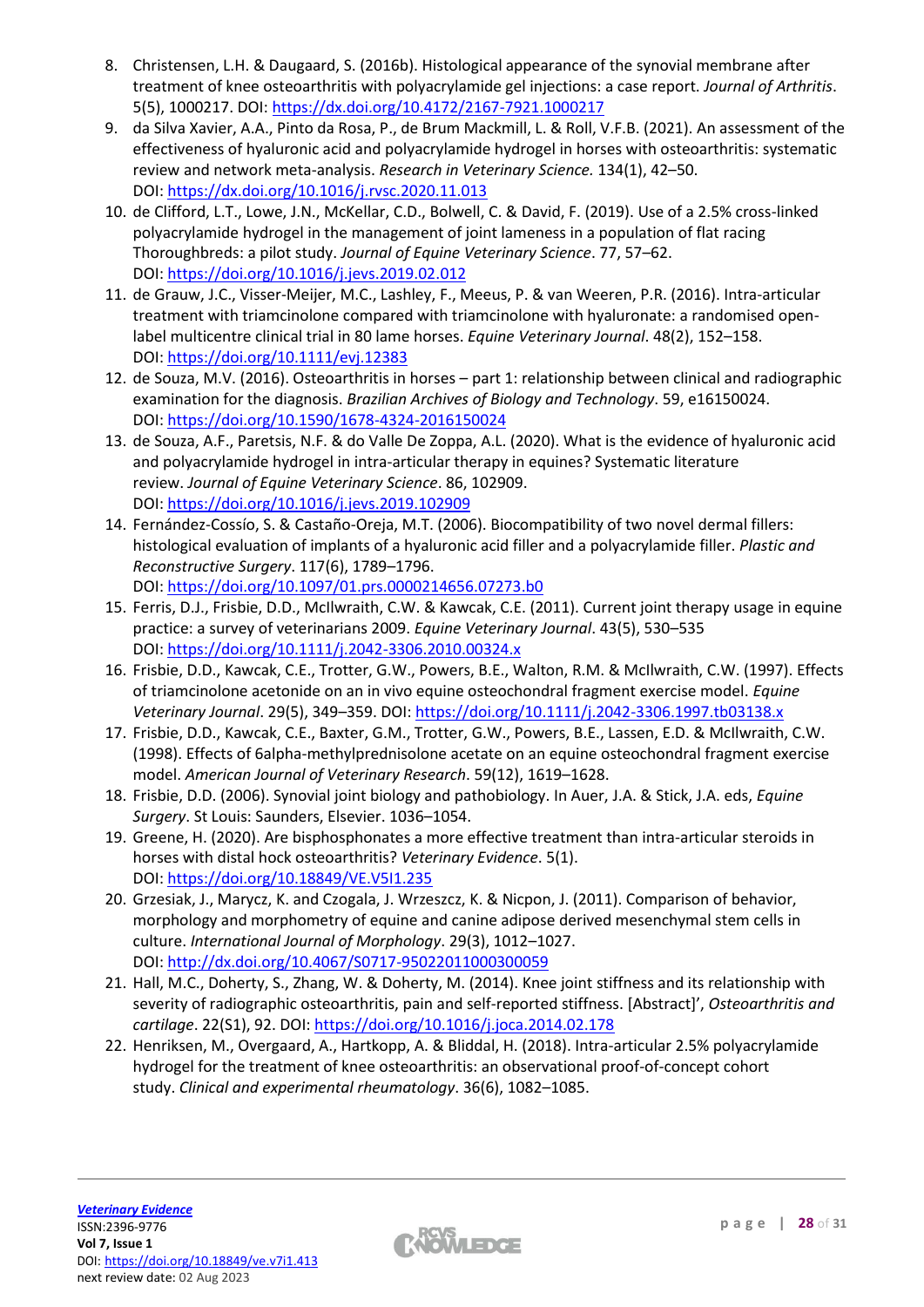- 23. Issin, A., Kockara, N. & Camurcu, İ.Y. (2018). Comparison of efficacy of intraarticular polyacrylamide hydrogel and methylprednisolone acetate in patients with knee osteoarthritis. *Cukorova Medical Journal*. 43(S1), 124–128. DOI: <https://doi.org/10.17826/cumj.403372>
- 24. Janssen, I., Koene, M. & Lischer, C. (2012). Intraarticular application of polyacrylamide hydrogel as a treatment of osteoarthritis in the distal interphalangeal joint: case series with 12 horses. *Pferdeheilkunde*. 28(6), 650–656. [online] Available from: <https://www.cabdirect.org/cabdirect/abstract/20123378190> [Accessed 14 Aug 2021].
- 25. Kay, A.T., Bolt, D.M., Ishihara, A., Rajala-Schultz, P.J. & Bertone, A.L. (2008). Anti-inflammatory and analgesic effects of intra-articular injection of triamcinolone acetonide, mepivacaine hydrochloride, or both on lipopolysaccharide-induced lameness in horses. *American Journal of Veterinary Research*. 69(12), 1646–1653. DOI: <https://doi.org/10.2460/ajvr.69.12.1646>
- 26. Keegan, K.G., Dent, E.V., Wilson, D.A., Janicek, J., Kramer, J., Lacarrubba, A., Walsh, D.M., Cassells, M.W., Esther, T.M., Schiltz, P., Frees, K.E., Wilhite, C.L., Clark, J.M., Pollitt, C.C., Shaw, R. & Norris, T. (2010). Repeatability of subjective evaluation of lameness in horses. *Equine Veterinary Journal*. 42(2), 92–97. DOI: <https://doi.org/10.2746/042516409X479568>
- 27. Lloyd, A.W., Faragher, R.G.A. & Denyer, S.P. (2001). Ocular biomaterials and implants. *Biomaterials*. 22(8), 769–785. DOI: [https://doi.org/10.1016/S0142-9612\(00\)00237-4](https://doi.org/10.1016/S0142-9612(00)00237-4)
- 28. McClure, S.R. & Wang, C. (2017). A preliminary field trial evaluating the efficacy of 4% polyacrylamide hydrogel in horses with osteoarthritis. *Journal of Equine Veterinary Science*. 54, 98–102. DOI: <https://doi.org/10.1016/j.jevs.2017.02.019>
- 29. Murad, M.H., Asi, N., Alsawas, M. & Alahdab, F. (2016). New evidence pyramid. *BMJ Evidence-Based Medicine*. 21(4), 135–137. DOI: <https://doi.org/10.1136/ebmed-2016-11041>
- 30. Neuenschwander, H.M., Moreira, J.J., Vendruscolo, C.P., Fülber, J., Seidel, S.R.T., Michelacci, Y.M. & Baccarin, R.Y.A. (2019). Hyaluronic acid has chondroprotective and joint-preserving effects on LPSinduced synovitis in horses. *Journal of Veterinary Science*. 20(6), e67. DOI: [https://doi.org/10.4142/jvs.2019.20.e67](https://doi.org/10.4142/jvs.2019.20.e67%0d)
- 31. Neundorf, R.H., Lowerison, M.B., Cruz, A.M., Thomason, J.J. McEwen, B.J. & Hurtig, M.B. (2010). Determination of the prevalence and severity of metacarpophalangeal joint osteoarthritis in Thoroughbred racehorses via quantitative macroscopic evaluation. *American Journal of Veterinary Research*. 71(11), 1284–1293. DOI: <https://doi.org/10.2460/ajvr.71.11.1284>
- 32. NicpoÅ,,, J., Marycz, K. & Grzesiak, J. (2013). Therapeutic effect of adipose-derived mesenchymal stem cell injection in horses suffering from bone spavin. *Polish Journal of Veterinary Sciences*. 16(4), 573– 754. DOI: <https://doi.org/10.2478/pjvs-2013-0107>
- 33. Overgaard Sr, A., Henrisksen Sr, M. & Bliddal, H. (2018). 'Safety assessment of intra-articular 2.5% polyacrylamide hydrogel for treatment of knee osteoarthritis. (Abstract). *Osteoarthritis and Cartilage*. 26(Suppl 1), S292. DOI: <https://doi.org/10.1016/j.joca.2018.02.586>
- 34. Pallua, N. & Wolter, T.P. (2010). A 5-year assessment of safety and aesthetic results after facial softtissue augmentation with polyacrylamide hydrogel (Aquamid): a prospective multicenter study of 251 patients. *Plastic and Reconstructive Surgery*. 125(6), 1797–1804. DOI: <https://doi.org/10.1097/PRS.0b013e3181d18158>
- 35. Ross, M.W. (2003). The lameness score: quantification of lameness severity. In M.W. Ross, & S. Dyson, eds., *Diagnosis and Management of Lameness in the Horse*, Philadelphia: W.B. Saunders, 66–67.
- 36. Silva Cabete, A.C. (2018). Osteoartrite equina: revisão bibliográfica e terapias atuais. Dissertation Masters Degree in Veterinary Medicine. Universidade do Porto, Porto, Portugal. [online] Available at: <https://repositorio-aberto.up.pt/bitstream/10216/111734/2/262842.pdf> [Accessed 14 Aug 2021]
- 37. Slesarenko, N.A. & Shirokova, E.O. (2012). Reparative osseo- and chondrogenez in the conditions of induced osteoarthrosis in laboratory animals. *Russian Veterinary Journal of Small Pets and Wild Animals.* 201, 6–8.
- 38. Sokol, E.R., Karram, M.M. & Dmochowski, R. (2014). Efficacy and safety of polyacrylamide hydrogel for the treatment of female stress incontinence: a randomized, prospective, multicenter North American study. *Journal of Urology*. 192(3), 843–849. DOI: <https://doi.org/10.1016/j.juro.2014.03.109>

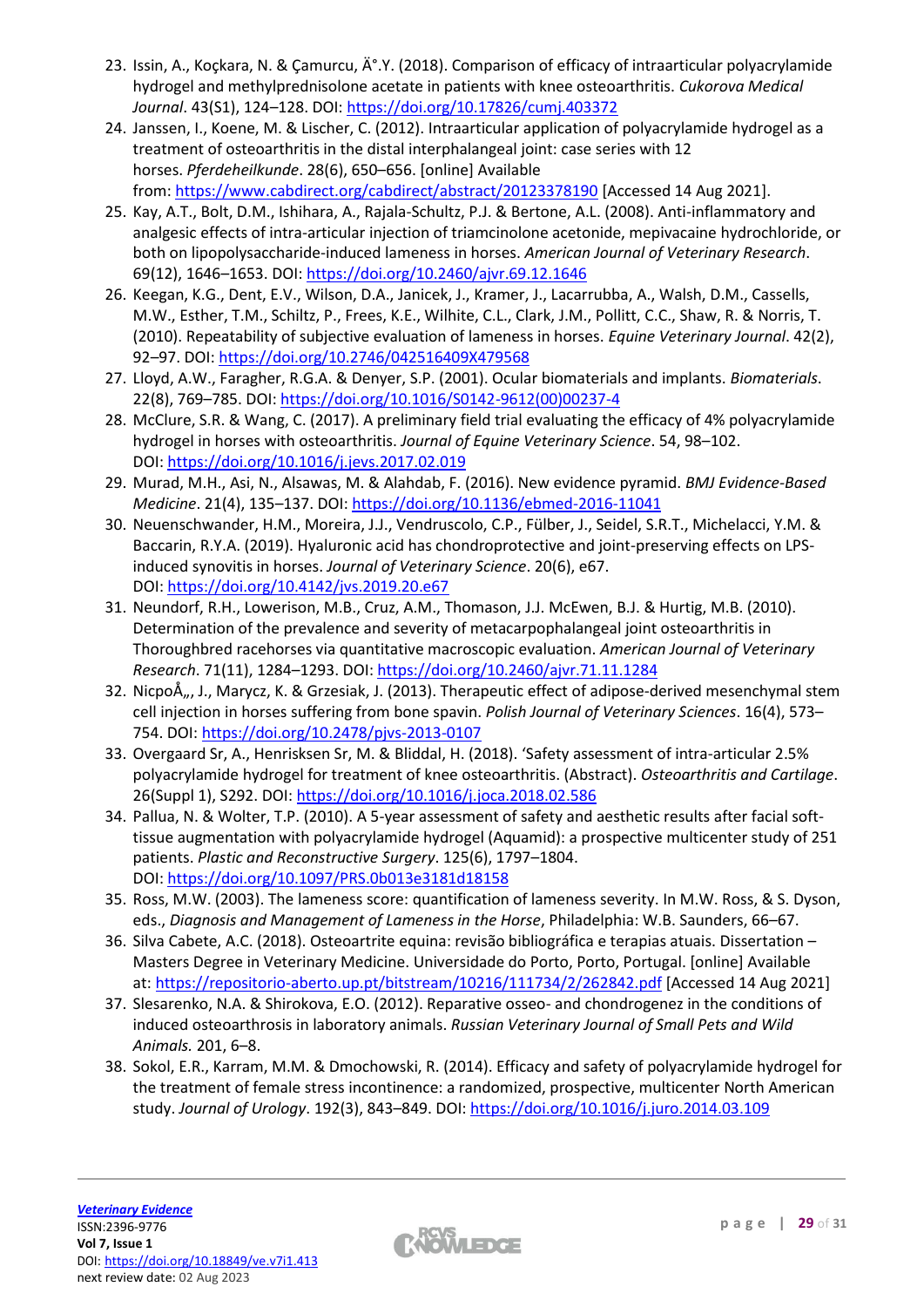- 39. Tnibar, A., Persson, A.-B., Nielsen, H., Svalastoga, E., Westrup, U., McEvoy, F., Knudsen, J., Thomsen, P.D., Berg, L.C. & Jacoben, S. (2014a). 'Evaluation of a polyacrylamide hydrogel in the treatment of induced osteoarthritis in a goat model. A randomized controlled pilot study (Abstract). *Osteoarthritis and Cartilage*. 22, s477. [online] Available from: [https://www.oarsijournal.com/article/S1063-](https://www.oarsijournal.com/article/S1063-4584(14)00946-7/pdf) [4584\(14\)00946-7/pdf](https://www.oarsijournal.com/article/S1063-4584(14)00946-7/pdf) [Accessed 14 Aug 2021]
- 40. Tnibar, A., Schougaard, H., Koene, M., Christensen, L.H. & Markussen, B. (2014b). A controlled clinical trial on the efficacy of an intra-articular polyacrylamide hydrogel in horses with osteoarthritis (Abstract). *Veterinary Surgery*. 43(5), E138. DOI: <https://doi.org/10.1111/j.1532-950X.2014.12223.x>
- 41. Tnibar, A., Schougaard, H., Camitz, L., Rasmussen, J., Koene, M., Werner, J. & Markussen, B. (2015). An international multi-centre prospective study on the efficacy of an intraarticular polyacrylamide hydrogel in horses with osteoarthritis: a 24 months follow-up. *Acta Veterinaria Scandinavica*. 57(1), 20. DOI: <https://doi.org/10.1186/s13028-015-0110-6>
- 42. Tnibar, A., Persson, A.B. & Jensen, H.E. (2017). Mechanisms of action of an intraarticular 2.5% polyacrylamide hydrogel (Arthramid Vet) in a goat model of osteoarthritis: preliminary observations. *SM Journal of Biomedical Engineering*. 3(3), 1022. [online] Available from: [https://www.researchgate.net/publication/320930292\\_Mechanisms\\_of\\_Action\\_of\\_an\\_Intraarti](https://www.researchgate.net/publication/320930292_Mechanisms_of_Action_of_an_Intraarticular_25_Polyacrylamide_Hydrogel_Arthramid_Vet_in_a_Goat_Model_of_Osteoarthritis_Preliminary_Observations) [cular\\_25\\_Polyacrylamide\\_Hydrogel\\_Arthramid\\_Vet\\_in\\_a\\_Goat\\_Model\\_of\\_Osteoarthritis\\_Preliminary](https://www.researchgate.net/publication/320930292_Mechanisms_of_Action_of_an_Intraarticular_25_Polyacrylamide_Hydrogel_Arthramid_Vet_in_a_Goat_Model_of_Osteoarthritis_Preliminary_Observations) [\\_Observations](https://www.researchgate.net/publication/320930292_Mechanisms_of_Action_of_an_Intraarticular_25_Polyacrylamide_Hydrogel_Arthramid_Vet_in_a_Goat_Model_of_Osteoarthritis_Preliminary_Observations) [Accessed 14 Aug 2021]
- 43. van Hoogmoed, L.M., Snyder, J.R., Thomas, H.L. & Harmon, F.A. (2003). Retrospective evaluation of equine prepurchase examinations performed 1991–2000. *Equine Veterinary Journal*. 35(4), 375–381. DOI: <https://doi.org/10.2746/042516403776014325>
- 44. van Pelt, R.W. (1963). Clinical and synovial fluid response to intrasynovial injection of 6alphamethylprednisolone acetate into horses and cattle. *Journal of the American Veterinary Medical Association*. 143, 738–748.
- 45. van Pelt, R.W., Tillotson, P.J. & Gertsen, K.E. (1970). Intra-articular injection of betamethasone in arthritis in horses. *Journal of the American Veterinary Medical Association.* 156(11), 1589–1599.
- 46. van Pelt, R.W., Tillotson, P.J., Gertsen, K.E. & Gallagher, K.F. (1971). Effects of intra-articular injection of flumethasone suspension in joint diseases in horses. *Journal of the American Veterinary Medical Association.* 159(6), 739–753.
- 47. Zar, V.V., Zagorodniy, N.V. & Martinov, D.V. (2012). Effectiveness and safety of injectable endoprosthetics of synovial fluid by cross-linked polymer Noltrex for treatment OA knee. *European Journal of Musculoskeletal Diseases.* 1(1), 23–32.
- 48. Zarini, E., Supino, R., Pratesi, G., Laccabue, D., Tortoreto, M., Scanziani, E., Ghilsensi, G., Paltrinieri, S., Tunesi, G. and Nava, M. (2004). Biocompatibility and tissue interactions of a new filler material for medical use. *Plastic and Reconstructive Surgery.* 114(4), 934– 942. [https://doi.org/10.1097/01.prs.0000133425.22598.d0](https://10.0.4.73/01.prs.0000133425.22598.d0)